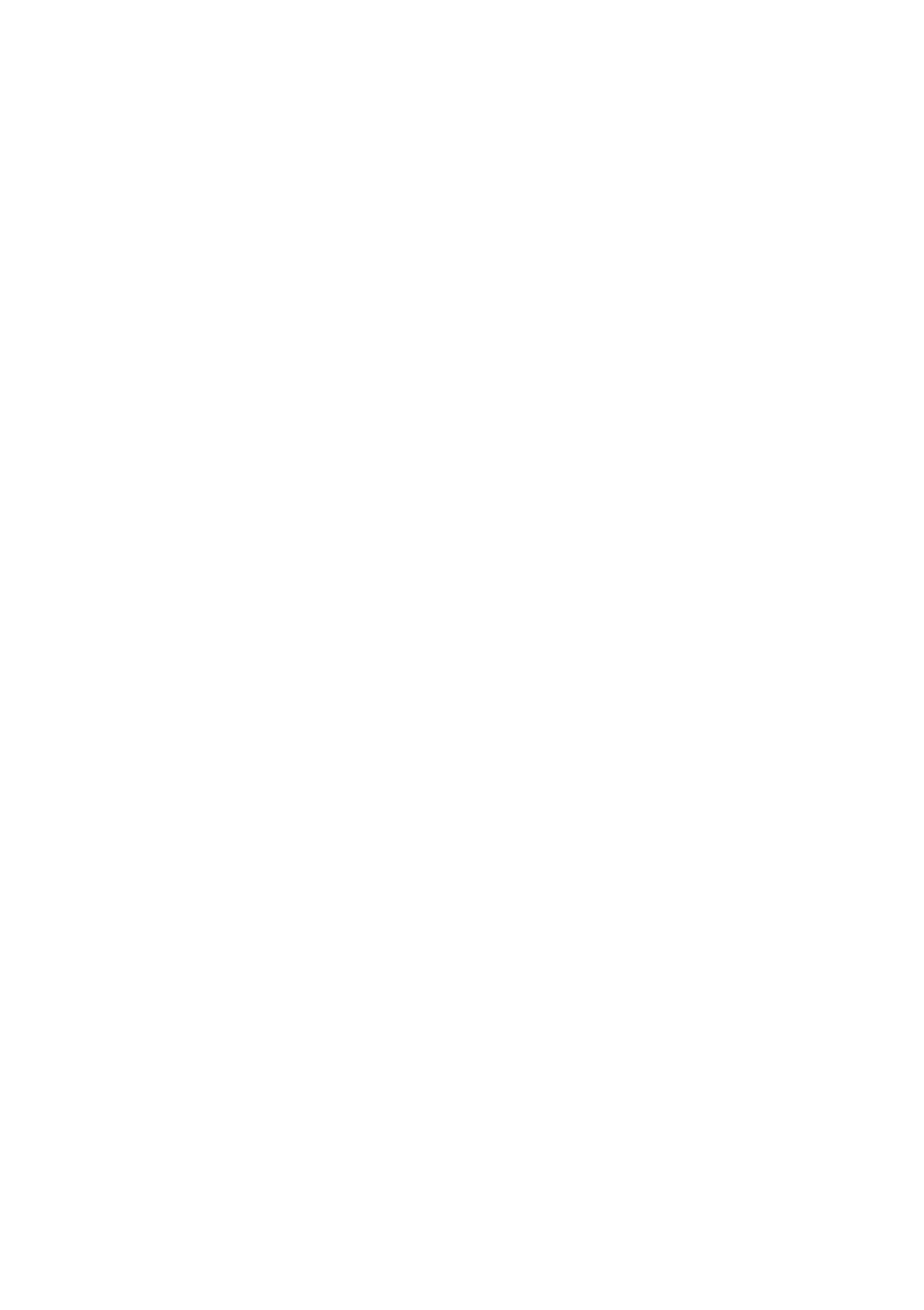## **Contents**

i

| Abstract |         | 1                                                  |                |
|----------|---------|----------------------------------------------------|----------------|
| 1.       |         | Introduction                                       | 3              |
|          |         | 1.1 Communication complexity                       | $\overline{4}$ |
| $\bf{2}$ |         | Quantum communication complexity                   | 6              |
|          | $2.1\,$ | Limitations of quantum communication $\ldots$      | 8              |
|          | $2.2\,$ | Quantum communication complexity of concrete       |                |
|          |         |                                                    | 9              |
|          | 2.3     | Investigating subtle aspects of quantum communica- |                |
|          |         |                                                    | 10             |
|          | 2.4     | Using quantum communication protocols in other     |                |
|          |         | computational scenarios                            | 12             |
| 3        |         | Conclusions and further research                   | 15             |
|          |         | Publications covered by the dissertation           | 17             |
|          |         | <b>Bibliography</b>                                | 20             |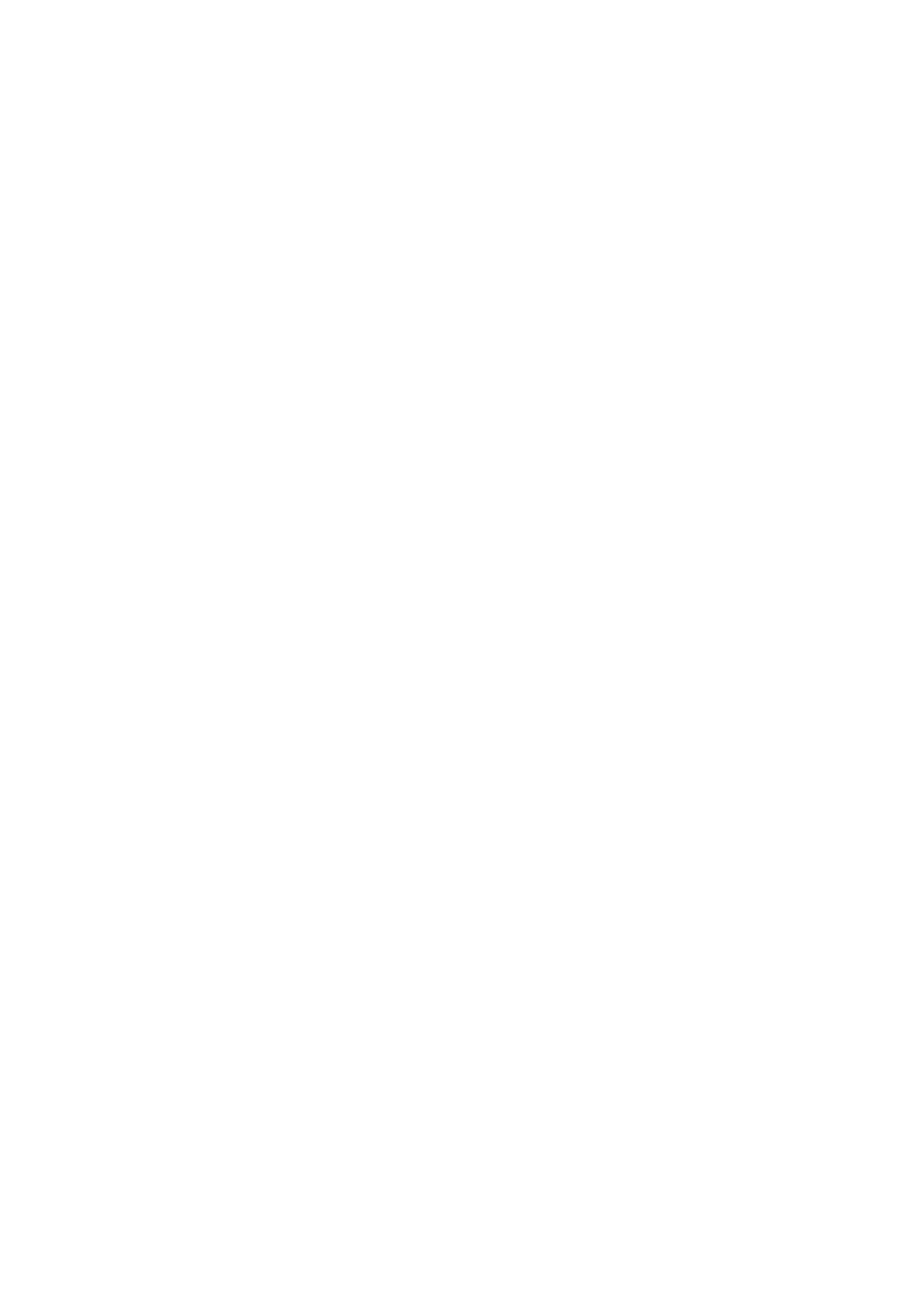## <span id="page-4-0"></span>Abstract

Author's humble contribution to the research area of quantum communication complexity is presented.

A core goal in the field is identifying those communication regimes where the laws of quantum mechanics offer qualitative advantage in comparison to the power of classical models. One of the main differences between communication models is their topology – namely, the layout of communication channels. A number of works covered in Part [II](#page-0-0) of this dissertation can be viewed as a sequence of steps aiming for an ultimate separation, that is, an example of a communication problem that can be solved efficiently in the weakest quantum communication model, while being hard for the strongest classical one.

It is also interesting to understand the limitations of quantum communication. Two woks that are covered in Part [III](#page-0-0) of this dissertation bound the possible advantage of quantum communication over the classical one.

Another endeavour of quantum communication complexity is characterising the complexity of concrete representative problems in various models of interest. The two most important communication problems are Equality (Eq) and Disjointness (Disj), and Part [IV](#page-0-0) of this dissertation covers works that analyse the complexity of these two problems in various regimes.

Besides the physical nature of the available communication channels (either classical or quantum) and their layout, communication models can differ in terms of the available shared resources: either classical randomness or quantum entanglement. Several works that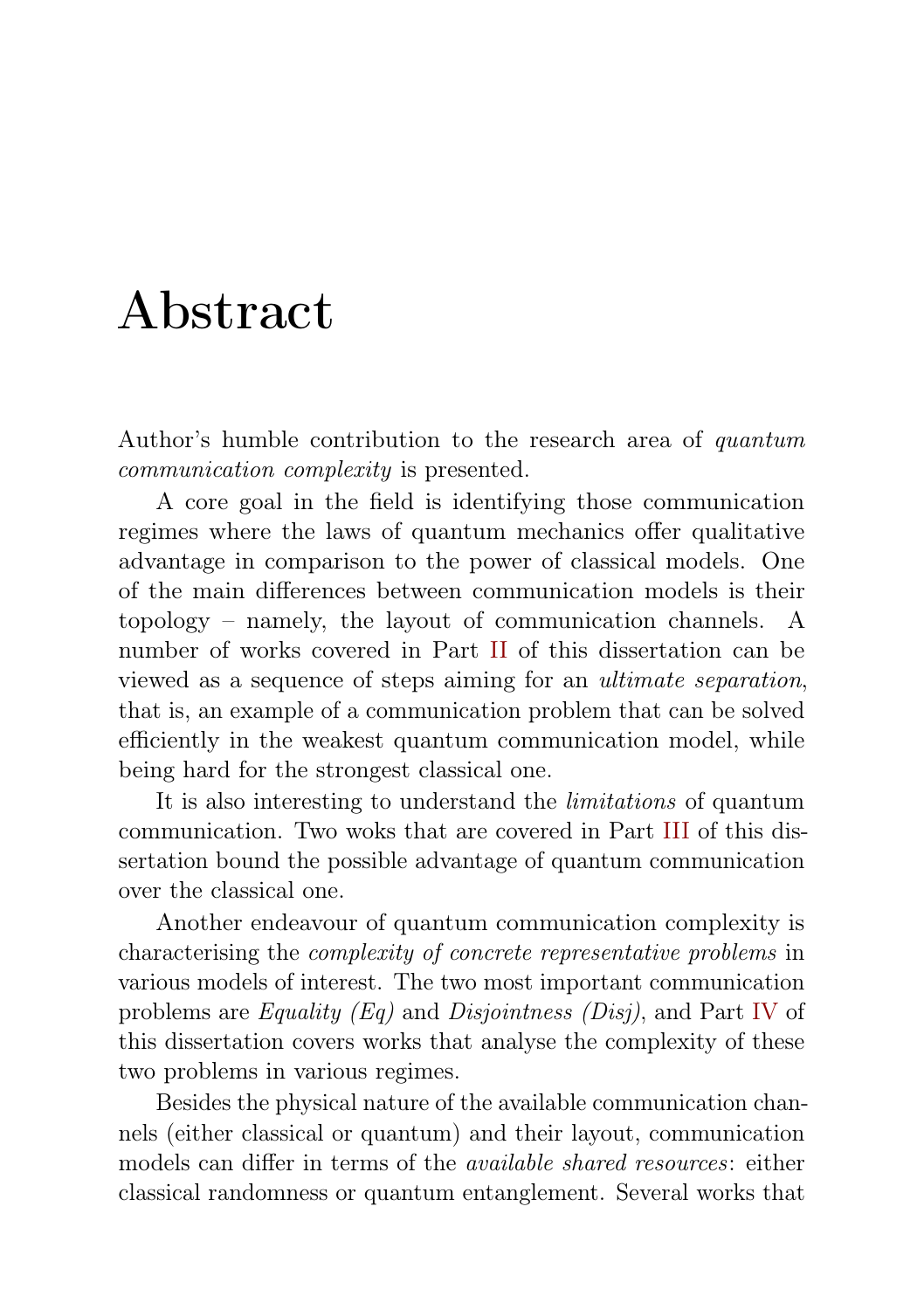study more subtle aspects of these resources are covered in Part [V](#page-0-0) of this dissertation.

Quantum protocols are a special case of quantum algorithms, and we know how to prove that some quantum protocols outperform exponentially the best classical ones. This can be useful in those computational scenarios where quantum advantage over the classical counterpart is desired. In Part [VI](#page-0-0) of this dissertation we cover several works where the study of quantum protocols was prolific in the fields of computational complexity, computational learning theory and computational cryptography.

Most of the works covered by this dissertation are forming natural sequences of incremental improvements, several of those sequences might even be seen as having converged to their natural goals. It is author's hope that this presentation will highlight some of the remaining interesting questions, as well as lead to new insights into them.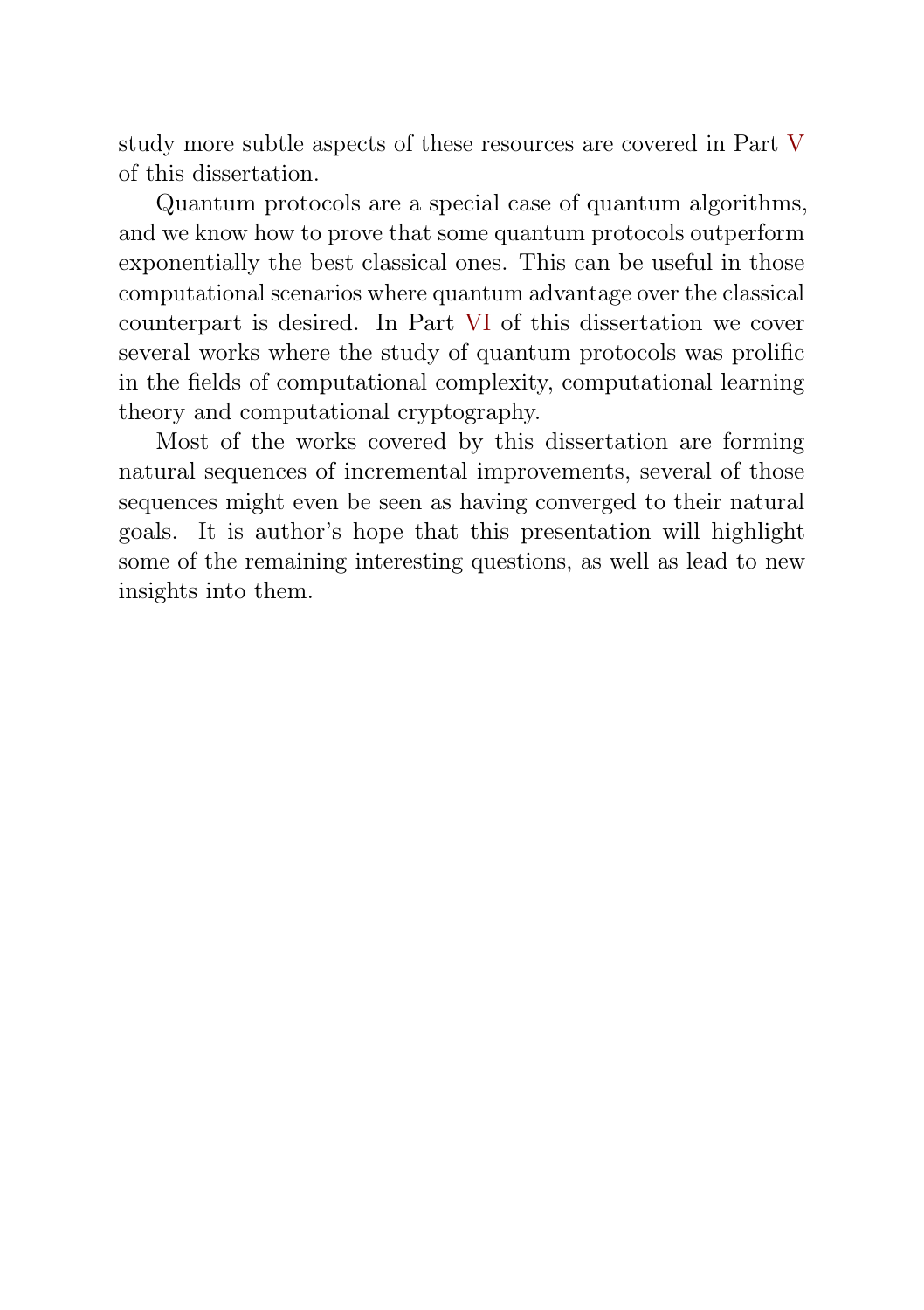### <span id="page-6-0"></span>Chapter 1

## Introduction

The observed reality may not be classical. Among the non-classical physical theories of nowadays, quantum mechanics is, probably, the most adequate: on the one hand, it is very accurate in predicting the probabilities of experimental outcomes (and there are reasons to believe that this is the best we can hope for prophesy-wise); on the other hand, quantum mechanics is compatible with other plausible physical theories in the regimes that we have tested experimentally or can hope to be able to test any time soon.

The significance of understanding quantum mechanics seems to be at least two-fold. On the one hand, the theory is among the frontiers of our observation-predicting capabilities, and the philosophical reflection of the possibility of a priori physical knowledge has led to some of the deepest ontological and epistemological doctrines so far. On the other hand, quantum – as opposed to classical – mechanics is intimately related to the problem of causation, which might be not as fundamental as the problem of a priori synthetic knowledge, but is nevertheless very important.

Thus, we are interested in identifying and investigating those experimental scenarios where the predictions of quantum mechanics are, so to say, most non-classical. This problem makes sense, in particular, in the computational context: e.g., we may ask whether computational devices that are allowed to perform every operation admitted by quantum mechanics are qualitatively stronger than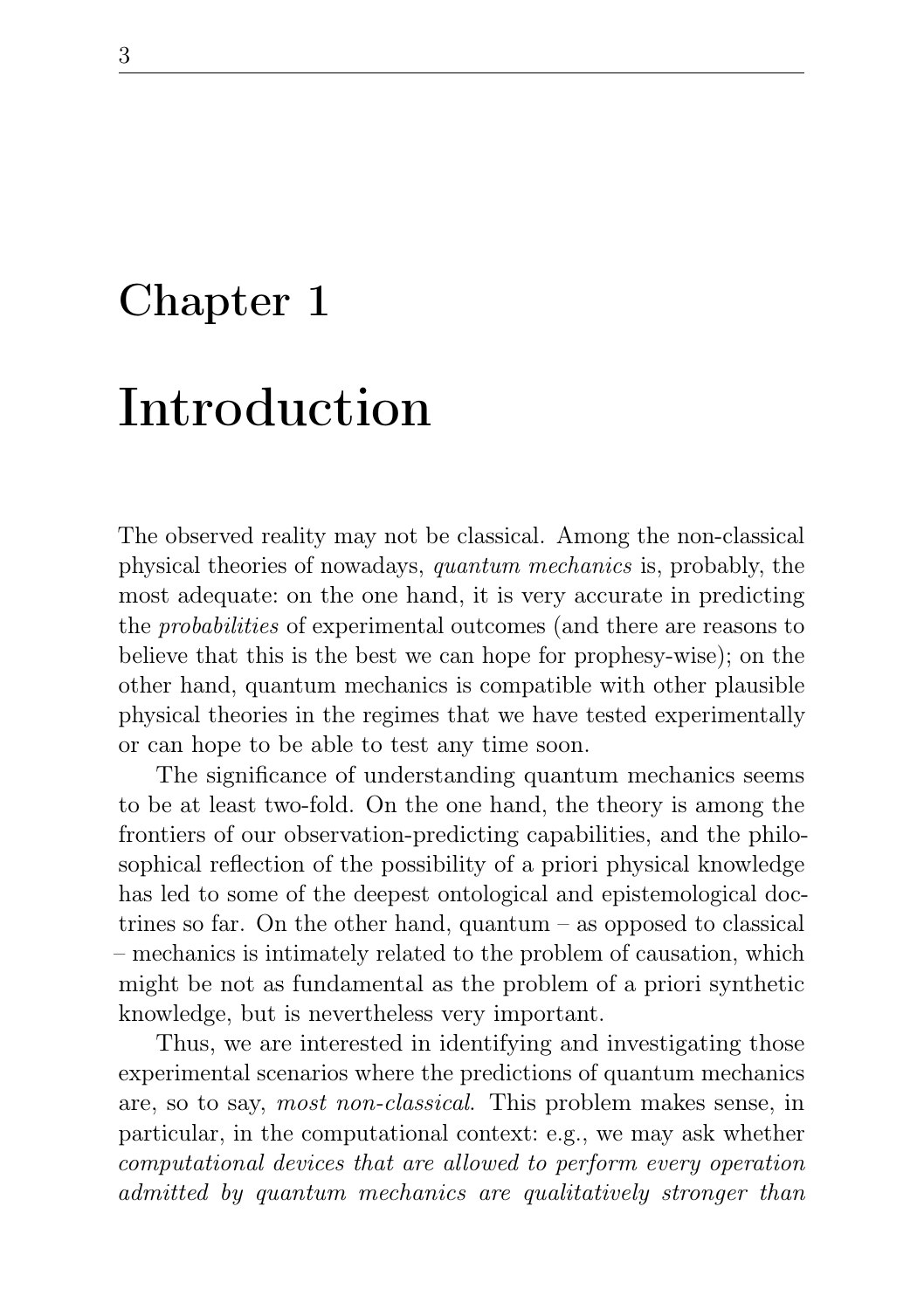– apparently, more limited – their classical counterparts. While addressing this question, we would naturally like to accept only the most fundamental and intuitively-indisputable assumptions in the analysis.

#### <span id="page-7-0"></span>1.1 Communication complexity

Many basic questions in computer science are still destitute of any mathematical understanding, which often results in making a priori assumptions that do not represent any fundamental intuition. Among the most yawning gaps is the field of computational complexity: in the original and most natural form it asks whether a given computational problem has an efficient algorithm in the model of Turing machines – while the researchers have collected quite a few impressive algorithms, the current ability to prove that a problem admits no efficient solution on a Turing machine does not exceed a couple of somewhat insightful but mathematically-trivial imitations of Cantor's diagonal argument.

A possible way to conduct well-grounded research in computational complexity nowadays is to study simpler computational models.<sup>[1](#page-7-1)</sup> Among the richest models that we already know how to analyse – at least, in some cases – is the setting of *communication* complexity. Here is a brief informal introduction of its central concepts:

- In the model of *bipartite* communication there are two *players*, Alice and Bob, who receive one portion of input each: Alice gets x and Bob gets y. Their goal is to use the allowed type of communication (as described next) in order to compute an answer that would be correct with respect to the received pair  $(x, y)$ .
- The three principal bipartite *layouts* are *two-way (interactive)* communication, one-way communication and simultaneous message passing (SMP). In the first case the players can ex-

<span id="page-7-1"></span><sup>&</sup>lt;sup>1</sup> Here simplicity does not necessarily mean being more limited computationally, but rather refers to informal mathematical tractability.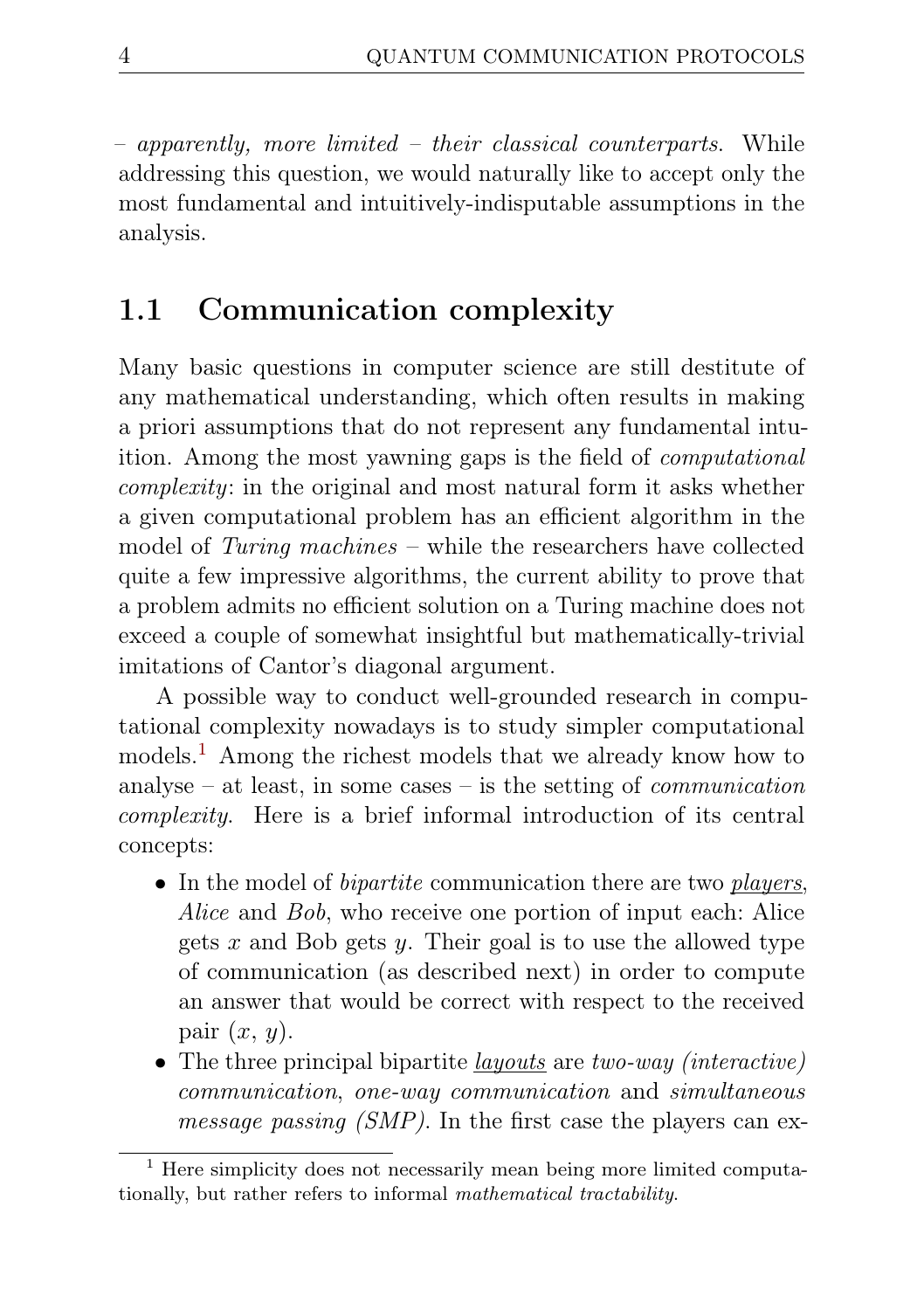change messages interactively before answering, in the second case only Alice can send a message to Bob (who then answers), in the third case both Alice and Bob send one message each to a third participant – the *referee* (who then answers).

- Communication problems determine which answers are correct for the given input. The three main types of problems are total functions, partial functions and relations: in the first case there is exactly one correct answer for each possible pair of input values, and the set of those pairs equals the direct product of possible inputs of Alice and possible inputs of Bob; the second case is similar, but the set of possible inputs can be arbitrary; in the third case multiple correct answers for the same input values are allowed.
- An *efficient* solution is a communication protocol where the players use at most poly-logarithmic (in the input length) amount of communication and produce a right answer with high confidence.
- Communication models can be strengthened by *shared ran*domness, which corresponds to allowing the players to use mixed strategies (this can be helpful only in the weakest among the layouts – the  $SMP$ , or by *shared entanglement*, which allows the players to share any (input-independent) quantum state and use it while running the protocol.<sup>[2](#page-8-0)</sup>

<span id="page-8-0"></span><sup>2</sup> Sometimes in this work we call a model bare to emphasise that it allows no shared resources.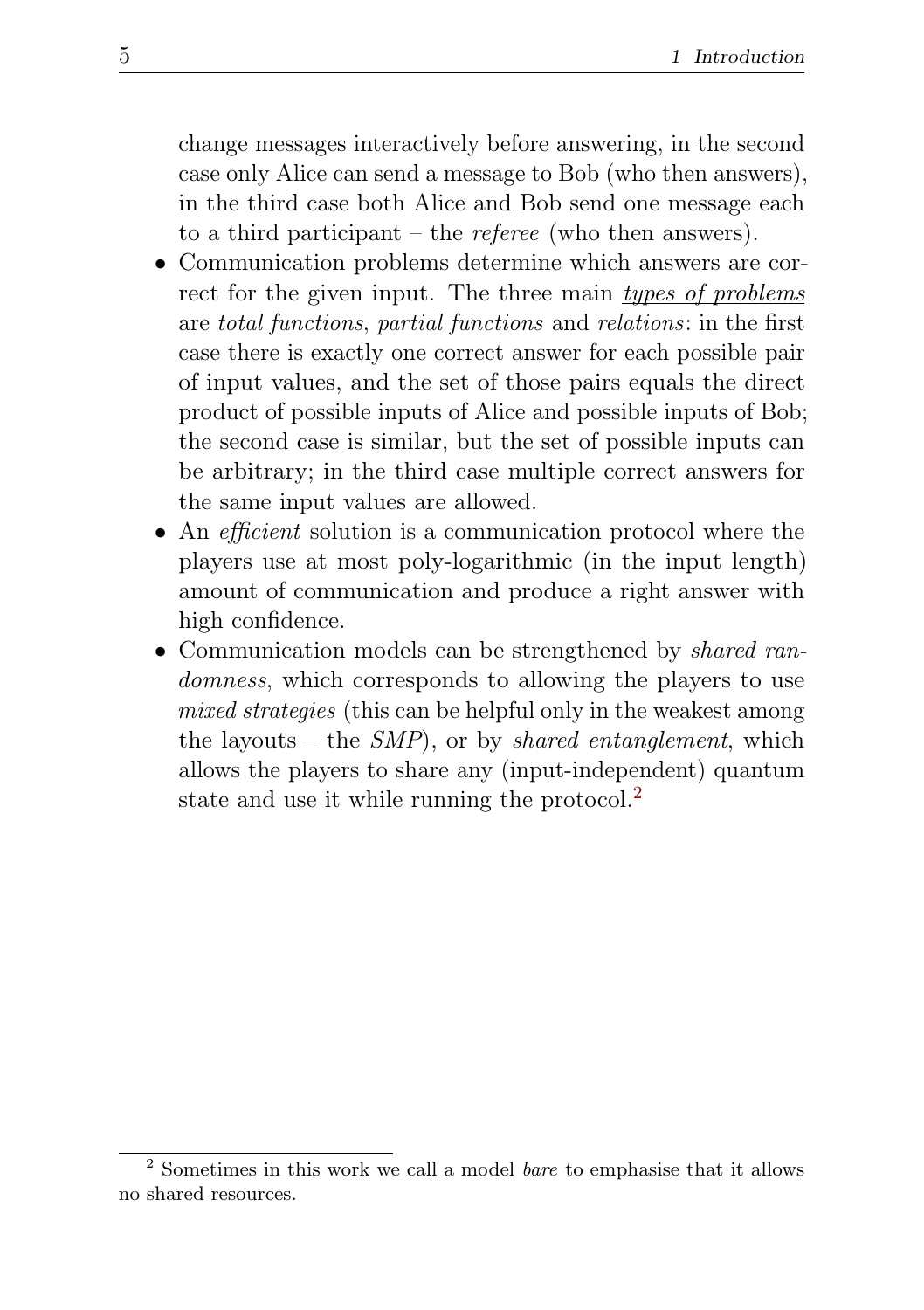### <span id="page-9-0"></span>Chapter 2

# Quantum communication complexity

Quantum communication complexity has been an active area of research over the last few decades. Among numerous results in the field, the most relevant to the context of demonstrating superclassical capabilities of quantum models are the following:

- In 1998 a partial function was demonstrated [\[BCW98\]](#page-25-0) for which in *zero-error regime* quantum protocols had exponential advantage over the classical ones (both one-way and interactive).
- In 1999 a *partial function* was demonstrated [\[Raz99\]](#page-38-0) that had an efficient quantum two-way protocol, but no efficient classical two-way protocol.
- In 2001 a *total function* was demonstrated [\[BCWdW01\]](#page-25-1) that had an efficient *quantum simultaneous-messages protocol with*out shared randomness, but no efficient classical simultaneousmessages protocol without shared randomness.
- In 2004 a *relation* was demonstrated [\[BYJK04\]](#page-26-0) that had an efficient quantum simultaneous-messages protocol without shared randomness, but no efficient *classical one-way protocol*.
- In 2006 a partial function was demonstrated  $[GKK^+08]$  $[GKK^+08]$  that had an efficient *quantum one-way protocol*, but no efficient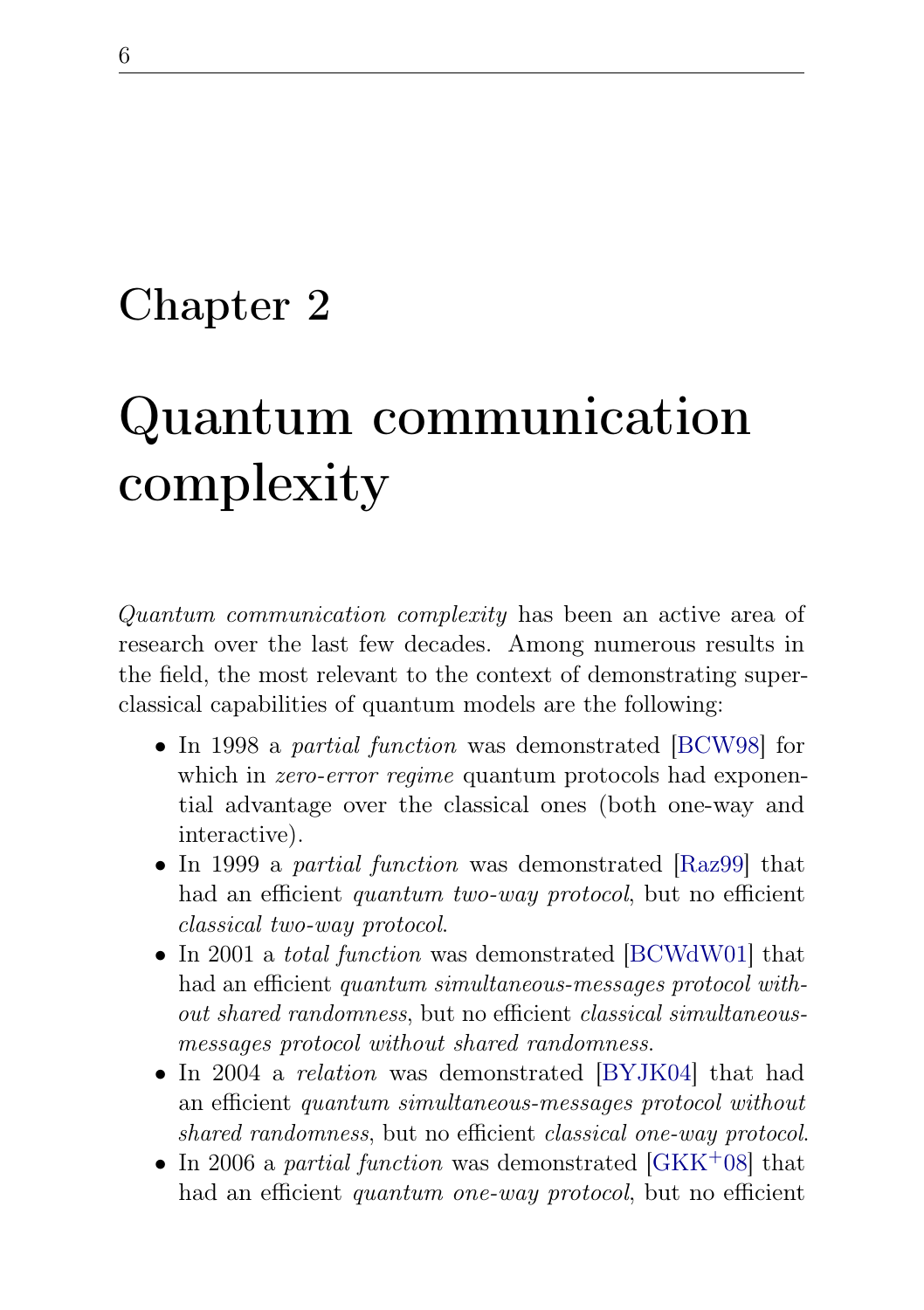classical one-way protocol.

- In 2007 a *multipartite relational problem* was demonstrated [\[GP08\]](#page-22-1) that had an efficient quantum simultaneous-messages protocol, but no efficient classical simultaneous-messages protocol or classical non-interactive one-way protocol.
- In 2008 a *relation* was demonstrated [\[Gav08a\]](#page-20-1) with an efficient quantum one-way protocol, but no efficient classical two-way protocol.
- In 2010 a *partial function* was demonstrated [\[KR11\]](#page-34-0) with an efficient quantum one-way protocol, but no efficient classical two-way protocol.
- In 2016 a *partial function* was demonstrated [\[Gav20b\]](#page-21-0) with an efficient quantum simultaneous-messages protocol with shared entanglement, but no efficient classical two-way protocol.
- In 2017 a *partial function* was demonstrated [\[Gav19\]](#page-20-2) with an efficient quantum simultaneous-messages protocol without shared randomness, but no efficient *classical simultaneous*messages protocol, even with shared randomness.
- In 2020 a *relation* was demonstrated [\[Gav20a\]](#page-21-1) with an efficient quantum simultaneous-messages protocol without shared randomness, but no efficient classical two-way protocol.

Among the works listed above there are a few that represent the research conducted by the author and will be covered in Part [II](#page-0-0) of this dissertation.

A core concrete goal in the field is identifying those communication regimes where the predictions of quantum mechanics are as far as possible from those of classical mechanics. The separations listed above can be viewed as a sequence of efforts aiming for an ultimate separation – a communication problem that can be solved efficiently in the weakest quantum communication model, while being hard for the strongest classical one.

Part [II](#page-0-0) of this dissertation start with  $[GKK^+08]$  $[GKK^+08]$ , where the same regime of one-way communication is considered in both quantum and classical cases and the supremacy of the former is argued. In [\[Gav08a\]](#page-20-1) a stronger separation is given – namely, a problem is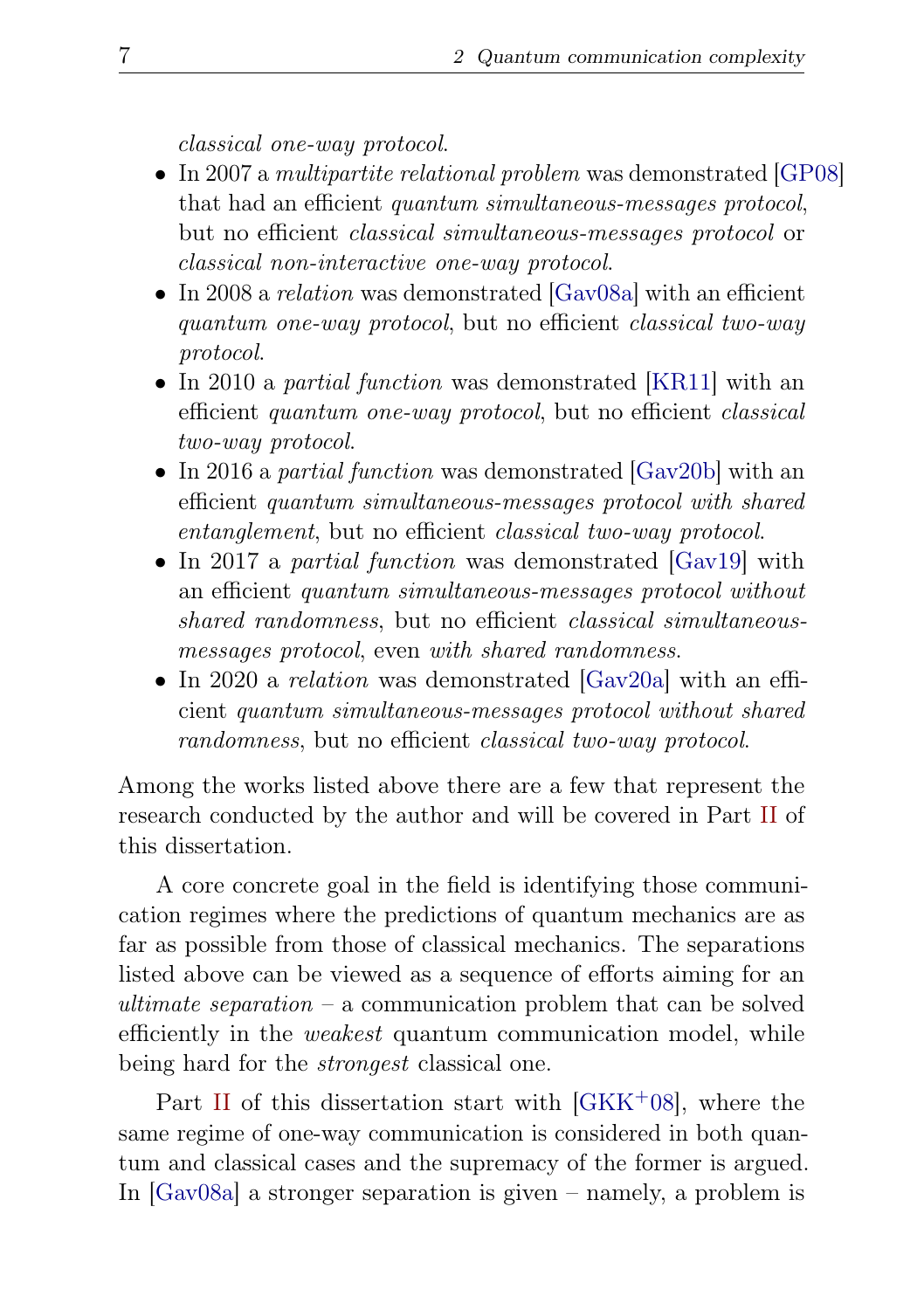presented for which a weaker layout of quantum communication – namely, one-way – offers exponential advantage over a stronger *layout* of classical communication – namely, two-way. In  $[Gav20b]$ the layout gap is made even wider: the weakest bipartite layout of quantum communication – namely, simultaneous message passing  $(SMP)$  – exhibits exponential advantage over two-way classical communication. The main drawback of [\[Gav20b\]](#page-21-0) was the need of shared entanglement in order for an efficient quantum protocol to exist, and this has been addressed in the most recent separation [\[Gav20a\]](#page-21-1) from the above list: there a relational problem is given that is easy for quantum SMP, but hard for classical two-way communication.

#### <span id="page-11-0"></span>2.1 Limitations of quantum communication

Investigating the limitations of quantum communication models is very interesting. Although there are some known results that bound the possible advantage of quantum communication over the classical one, here our understanding is much more limited.

The following two woks represent author's research and will be presented in Part [III](#page-0-0) of this dissertation:

- In 2005 two *bipartite relational problems* were demonstrated [\[GKRdW09\]](#page-22-2) that had the following properties:
	- the first relation had an efficient classical simultaneousmessages protocol with shared randomness, but no efficient quantum simultaneous-messages protocol without shared randomness – this implied that quantum communication is, in general, not strong enough to replace shared randomness in efficient classical simultaneousmessages protocols;
	- the second relation had an efficient classical simultaneousmessages protocol with shared entanglement, but no efficient quantum simultaneous-messages protocol without shared entanglement, even with shared randomness – this implied that shared entanglement, even combined with classical communication, can be qualitatively stronger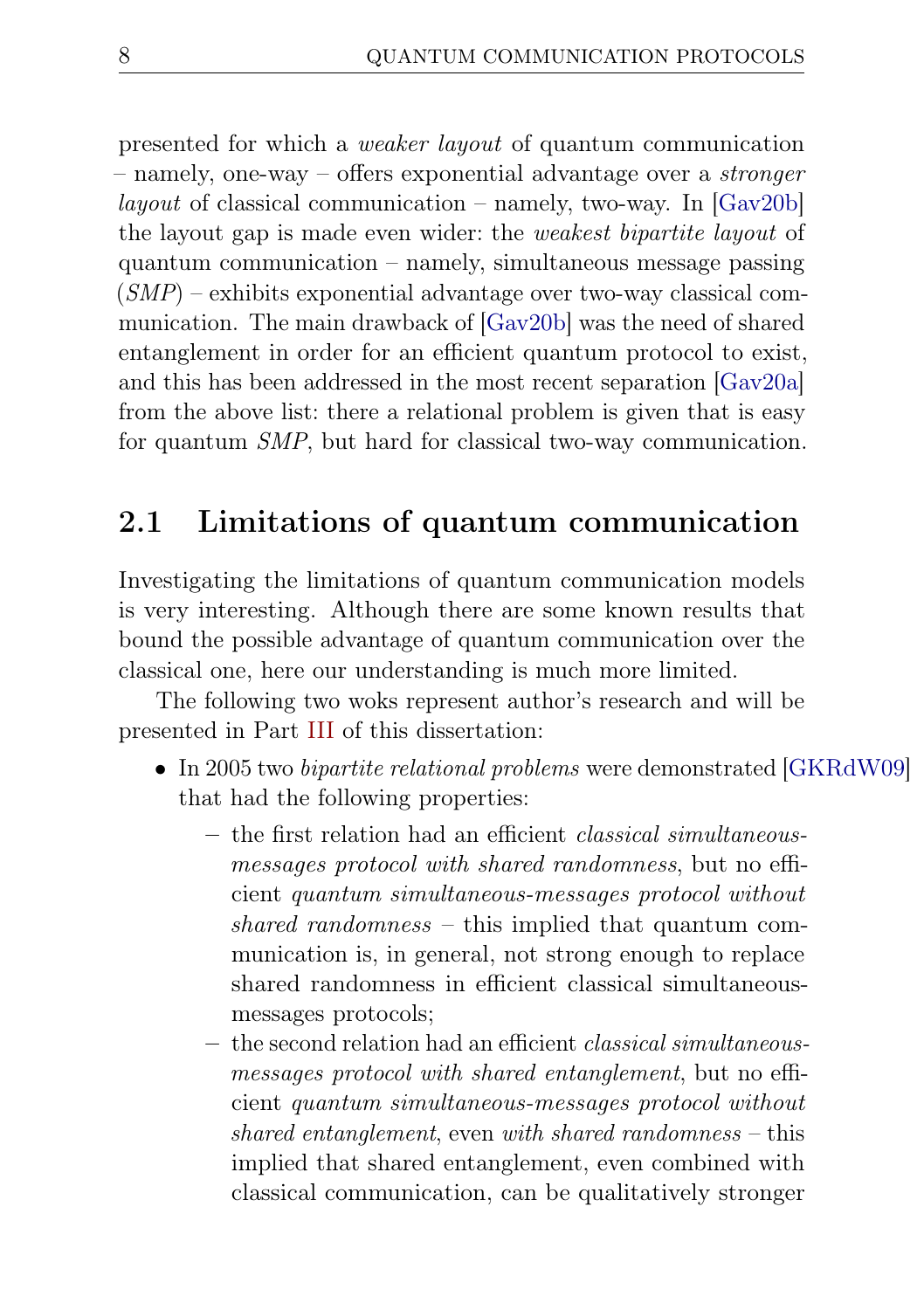than quantum communication.

• In 2008 it was proved [\[GRdW08\]](#page-22-3) that the model of *simulta*neous messages where one party is quantum and the other is classical could never be qualitatively stronger than the model of classical simultaneous message passing with respect to functional problems – as opposed to the case of relational problems, where the quantum-classical model was already known to be exponentially stronger than its classical counterpart in some cases.

### <span id="page-12-0"></span>2.2 Quantum communication complexity of concrete problems

The results mentioned so far can be viewed as structural: they reflect the qualitative relation of the power of the analysed quantum communication models and their classical counterparts. Another endeavour of quantum communication complexity is characterising the complexity of concrete representative problems in various models of interest.

Arguably, the two most important and widely studied communication problems are

- Equality (Eq), where Alice receives  $\mathcal{X} \in \{0,1\}^n$ , Bob receives  $\mathcal{Y} \in \{0,1\}^n$  and their purpose is to decide whether  $\mathcal{X} = \mathcal{Y}$ , and
- Disjointness (Disj), where Alice receives  $\mathcal{X} \subseteq [n]$ , Bob receives  $\mathcal{Y} \subseteq [n]$  and their purpose is to decide whether  $\mathcal{X} \cap \mathcal{Y} = \emptyset$ .

Both Eq and Disj have been a subject of author's research:

• Computing  $Eq(\mathcal{X}, \mathcal{Y})$  is easy in any randomised model that allows at least one message to be sent by Alice to Bob (or vice versa) – that is, analysing its communication complexity can be non-trivial (and in fact is often rather challenging) only in various SMP-regimes (one such example is the quantumclassical regime that was analysed in [\[GRdW08\]](#page-22-3), as addressed above). In [\[GBK15b\]](#page-21-2) we develop a new lower bound method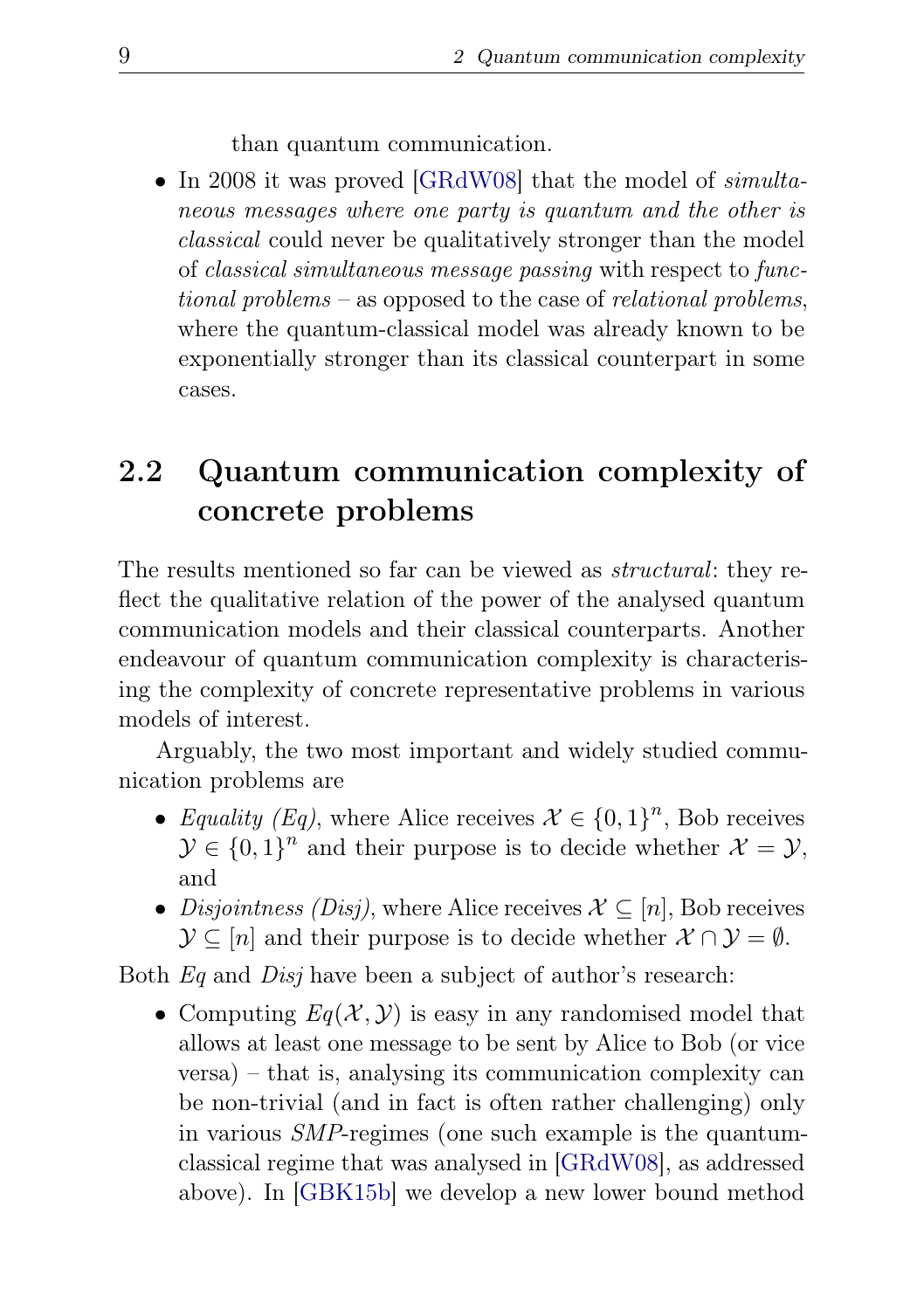for analysing the complexity of  $Eq$ , which allows us to obtain the following:

- the tight lower bounds of  $\Omega(\sqrt{n})$  for both  $Eq$  and its negation in the non-deterministic version of the quantumclassical  $SMP$ , where Merlin is also quantum – this is the strongest known version of SMP where the complexity of these problems remain high (previously known lower-bound techniques seem to be insufficient for this);
- a unified view of the communication complexity of both  $Eq$  and its negation, allowing to obtain tight characterisation in all previously studied and a few newly introduced versions of SMP, including all possible combination of either quantum or randomised Alice, Bob and Merlin in the non-deterministic case.

In the same paper [\[GBK15b\]](#page-21-2) we presented new protocols for both  $Eq$  and its negation that achieved optimal trade-off complexities in some asymmetric versions of non-deterministic quantum-classical SMP.

• In [\[GBK15a\]](#page-21-3) we studied the effect that the amount of correlation in the input distribution had on the communication complexity. In particular, we gave a tight characterisation of both the randomised and the quantum communication complexity of Disj under distributions with mutual information k, showing that it was, respectively,  $\Theta\left(\sqrt{n(k+1)}\right)$  and J

$$
\widetilde{\Theta}\left(\sqrt[4]{n(k+1)}\right) \text{ for all } 0 \le k \le n.
$$

These two works will be presented in Part [IV](#page-0-0) of this dissertation.

### <span id="page-13-0"></span>2.3 Investigating subtle aspects of quantum communication protocols

Besides the physical nature of the available communication channels (either classical or quantum) and their layout (SMP, one-way or two-way), communication models can differ in several other aspects. A very important parameter of a model is the availability of shared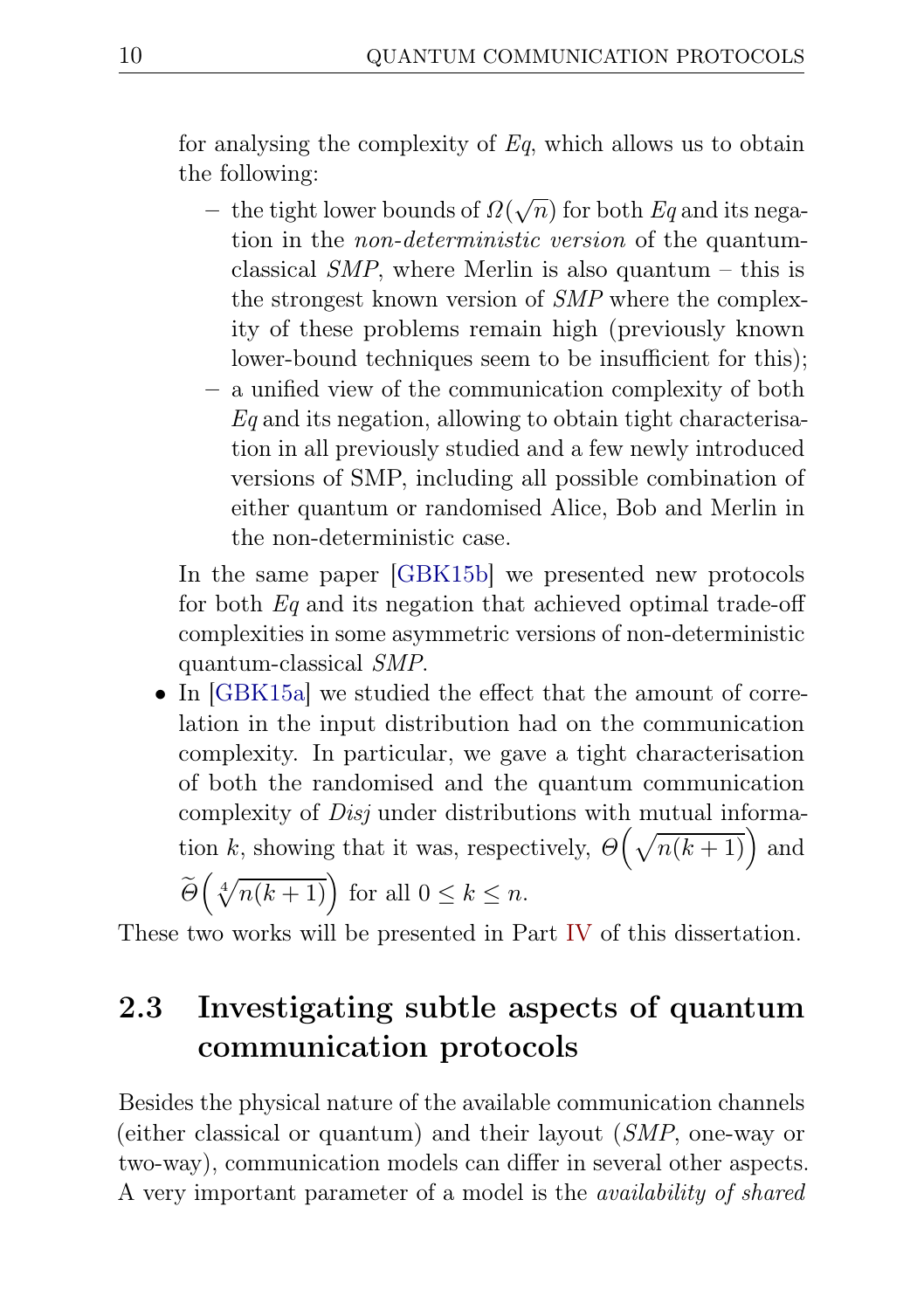resources (randomness or entanglement): as we saw in the beginning of this chapter, it can severely affect the resulting model strength.

There is a theorem by Newman [\[New91\]](#page-38-1) stating that the number of shared random bits required for solving any communication problem with any constant-bounded error can be at most logarithmic in the input length. In [\[Gav08b\]](#page-20-3) we proved that the same was not true with respect to the bits of entanglement: We presented a wide range of tight – up to poly-logarithmic factors – complexity trade-off evaluations that demonstrated the dependence between the available number of the bits of entanglement and the corresponding communication complexity. It followed that some communication problems required  $n^{O(1)}$  bits of entanglement for their asymptotically-optimal solution.

In [\[GIW13\]](#page-21-4) we studied the role of shared randomness in the context of multi-party number-in-hand SMP communication. This setting demonstrated some interesting properties that had no direct analogues in the two-party regimes, both classical and quantum. Similarly to the bipartite case, here quantum communication cannot, in general, replace shared randomness; on the other hand, for  $k \geq 3$ players the separations of [\[GIW13\]](#page-21-4) are qualitatively stronger than the corresponding bipartite results (as discussed in Section [2.1\)](#page-11-0):

- in the two-party case only a relational communication problem is known where shared randomness cannot be efficiently replaced by quantum communication, and for  $k \geq 3$  we construct a partial function with such properties;
- in the two-party case the advantage of classical communication with shared randomness can be at most exponential in terms of the resulting complexity, while for  $k \geq 3$  we show a gap of  $O(1)$  vs.  $n^{\Omega(1)}$ : in particular, unlike in the bipartite case, it is not in general possible to use quantum communication for efficient simulation even of a three-bit three-party classical protocol with shared randomness.

A classical SMP-protocol with shared randomness can be replaced by a quantum SMP-protocol with at most exponential complexity overhead, the corresponding technique is called quantum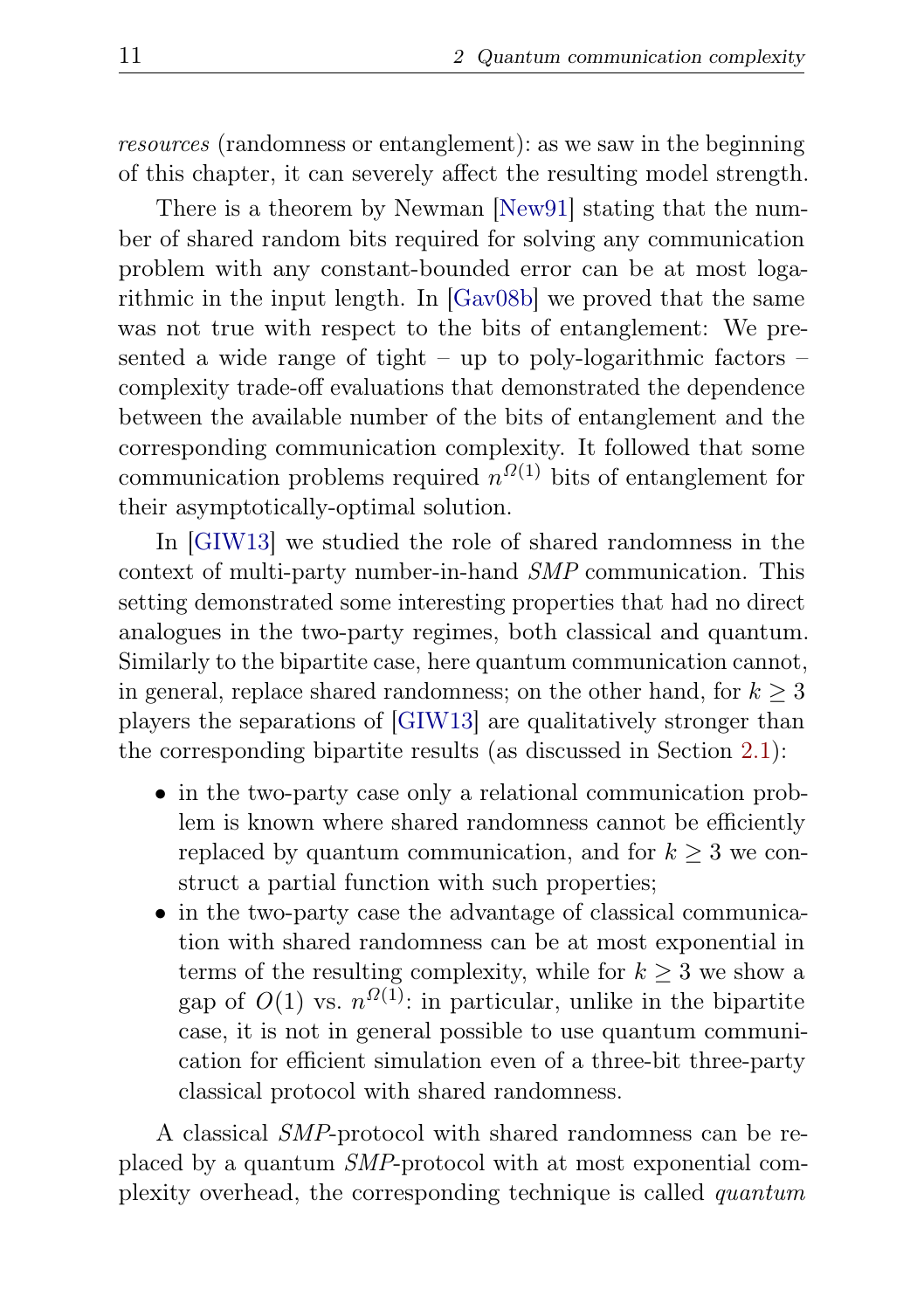fingerprinting [\[BCWdW01,](#page-25-1) [Yao03\]](#page-41-0). In [\[GKdW06\]](#page-21-5) we studied this technique in detail and demonstrated some of its strengths and weaknesses:

- it turned out that every many-round quantum protocol with unlimited shared entanglement could be simulated by a quantum protocol using neither shared randomness nor entanglement, with the resulting complexity overhead still being at most exponential;
- on the other hand, we tightly characterised the power of the quantum fingerprints by making a connection to arrangements of homogeneous half-spaces with maximal margin  $-$  a notion that had been studied in the context of computational learning theory; we used this correspondence between the two notions to prove that for almost all functions quantum fingerprinting protocols were exponentially worse even than classical deterministic protocols.

Works [\[GKdW06,](#page-21-5) [Gav08b,](#page-20-3) [GIW13\]](#page-21-4) are presented in Part [V](#page-0-0) of this dissertation.

### <span id="page-15-0"></span>2.4 Using quantum communication protocols in other computational scenarios

Quantum communication protocols are a special case of quantum algorithms, and we know how to prove that some quantum protocols outperform exponentially the best classical ones. This makes such protocols potentially useful in various quantum computational scenarios, where qualitative advantage over the classical counterparts is desired.

• In [\[CGJ09\]](#page-20-4) we gave a protocol for a setting, closely reminding the SMP model: Alice and Bob were responding to random input values and it was possible to confirm that their responses were not maliciously collaborative in certain well-defined sense – even if the players were sharing entanglement (which they did not need for an honest action but could use in a conspir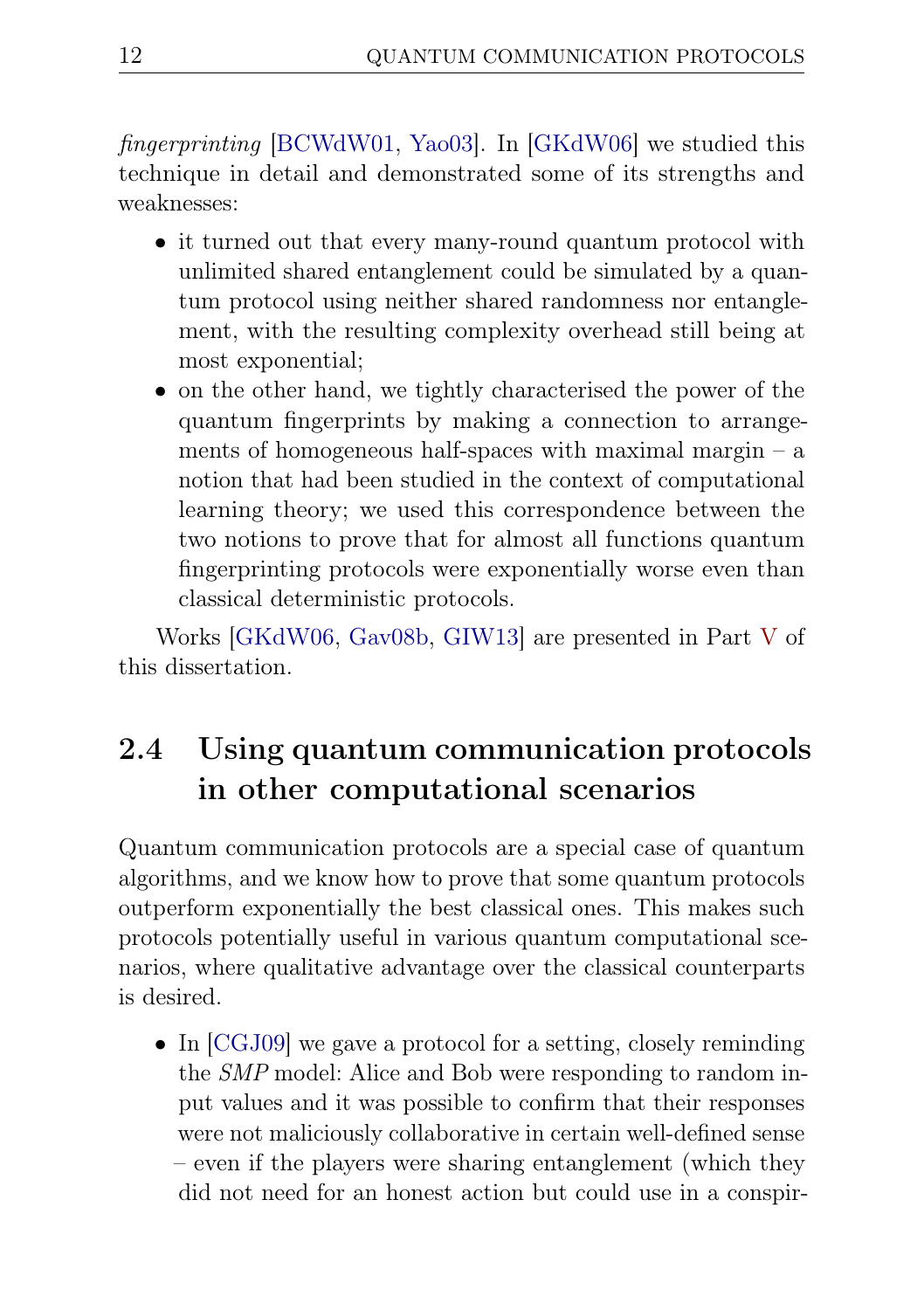acy). That allowed us to make some interesting conclusions regarding the expressive power of a proof system where two possibly-dishonest provers could use shared entanglement in order to improve their cheating abilities.

- Computational learning theory is a mathematical study of protocols where a student algorithm interacts with a teacher oracle in order to deduce some knowledge. In [\[Gav12b\]](#page-20-5) we defined a new model of quantum learning, where in order to be considered successful, the student had to be able to answer a polynomial number of testing queries. We demonstrated a relational concept class that was efficiently learnable in that model, while in any reasonable classical model exponential amount of training data would be required: that gave the first proof of the qualitative superiority of quantum over classical learning. The construction in [\[Gav12b\]](#page-20-5) was based on the analysis of a special regime of one-way communication, which we called *single-input mode*, where Bob received no input: somewhat surprisingly, in the context of relational problems this regime became rather non-trivial and offered new insight into the framework of computational learning.
- The notion of *quantum money* seems to have been proposed with some engineering considerations in mind; nevertheless, it provides a rather natural challenge for theoretical investigation of quantum mechanics, as a classical construction is easily seen to be impossible: The goal is to design a (quantum) asset protocol, where genuineness would be guaranteed unconditionally by the irreversibility of certain evolutions in accordance with the assumed physical laws. In [\[Gav12a\]](#page-20-6) we presented a quantum money scheme, where the asset-verification procedure only needed classical communication with a bank (all previously-known schemes had required a quantum communication channel for that). Both the construction and its analysis strongly relied on the earlier results from the area of quantum communication complexity: intuitively, the qualitative supremacy of certain one-way quantum protocol over any classical protocol was converted into the unconditional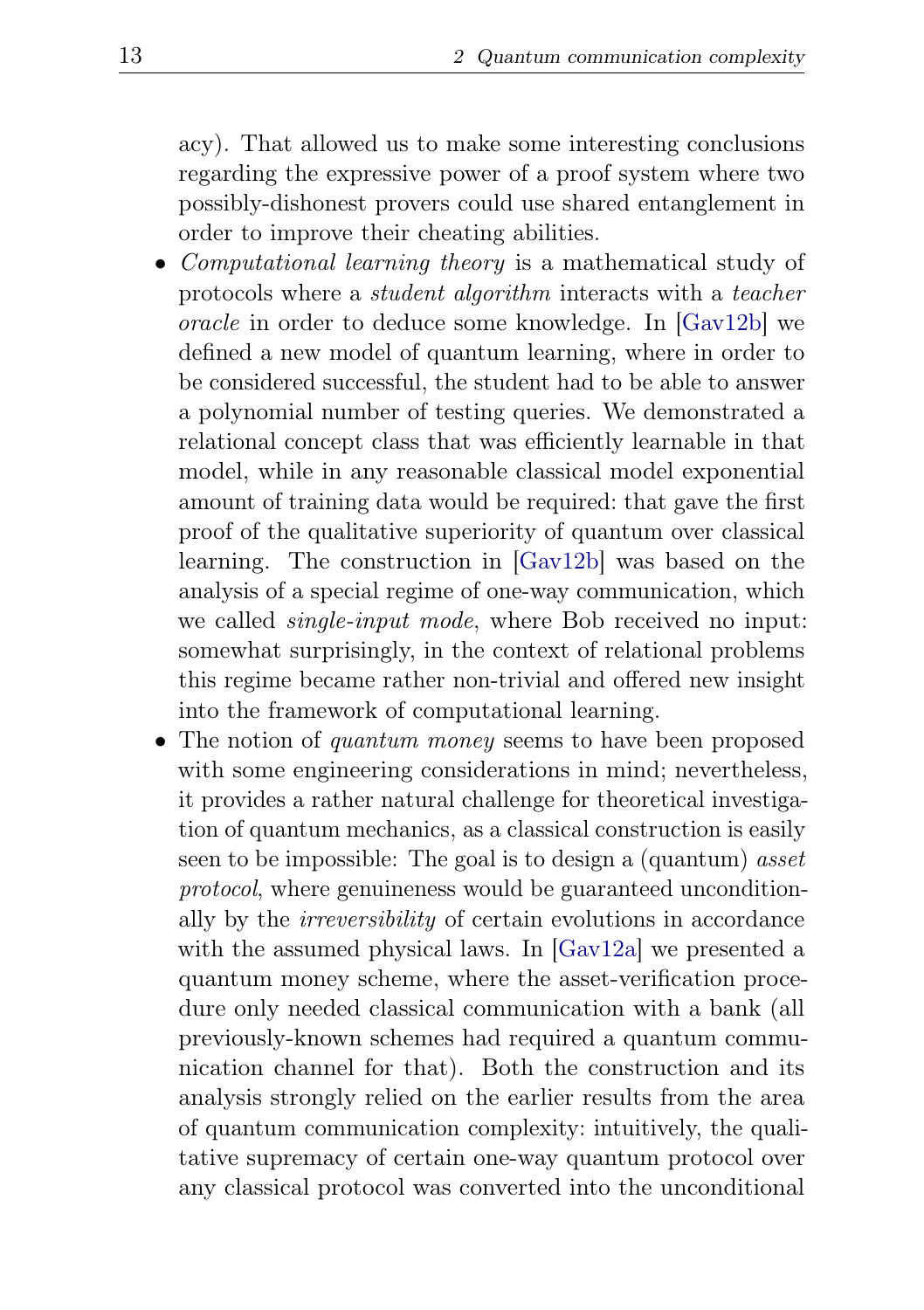security of the proposed quantum money scheme.

- In [\[GI13\]](#page-21-6) we introduced a new type of primitive that we called hiding fingerprints. This was a mapping of binary strings of length n to  $d \ll n$  qubits, such that
	- given any string  $y$  and a fingerprint of  $x$ , one could decide with high confidence whether  $x = y$ ;
	- given a fingerprint of x, at most  $o(1)$  bits of information about x could be extracted.

These two requirements may even seem contradictory, and it is easy to see that classical schemes like that are not possible. We presented several quantum hiding fingerprinting schemes, achieving different combinations of the equalitytesting confidence and the string-concealing confidentiality, and we demonstrated optimality of our constructions. Hiding fingerprints are naturally viewed as one-way protocols for the equality function  $(Eq)$  that must obey the additional confidentiality requirements: both the constructions and their analysis in [\[GI13\]](#page-21-6) stemmed from this connection to quantum communication complexity.

Works [\[CGJ09,](#page-20-4) [Gav12b,](#page-20-5) [Gav12a,](#page-20-6) [GI13\]](#page-21-6) are presented in Part [VI](#page-0-0) of this dissertation.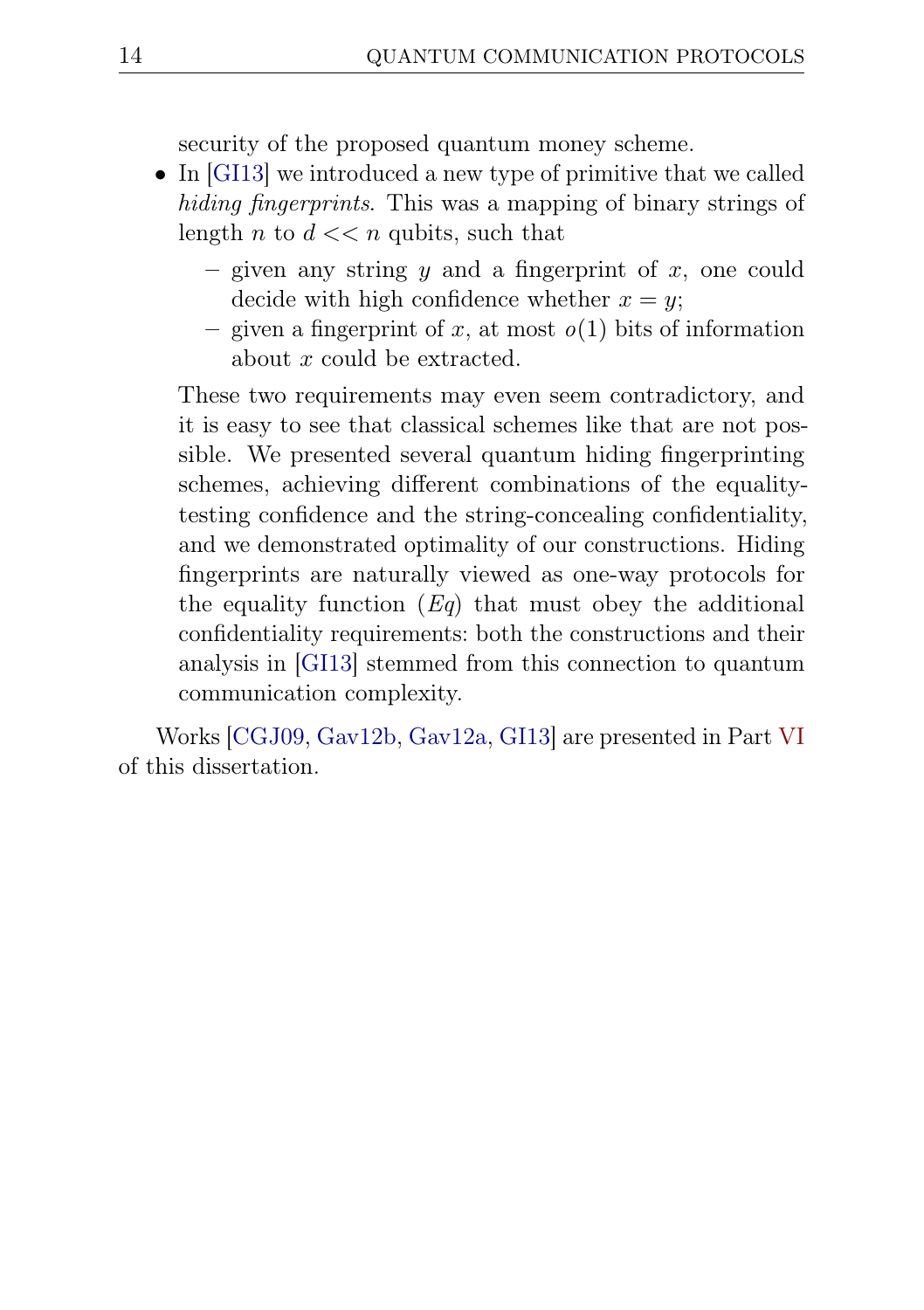### <span id="page-18-0"></span>Chapter 3

## Conclusions and further research

The most recent work covered by this dissertation is [\[Gav20a\]](#page-21-1) (Chapter [II.6\)](#page-0-0). It demonstrates that quantum SMP, which is the weakest reasonable quantum model, can qualitatively outperform classical two-way communication, which is the strongest model of feasible classical communication.

What interesting questions are still worth asking?

- The problem that is analysed in  $|Gav20a|$  is a relation that is, allowing multiple correct answer to the same pair of input values. It remains open to understand what are the strongest separations achievable via the more restricted types of communication problems – namely, (partial) functions and total functions (see Chapter [II.6](#page-0-0) for details).
- A weaker form of the above question is the following: Is this true that a quantum simultaneous-messages protocol cannot exponentially outperform a classical two-way protocol when that communication problem is a total function?
- One of the known limitations of quantum communication is given in [\[GKRdW09\]](#page-22-2) (Chapter [III.1\)](#page-0-0): there it is shown that quantum communication is, in general, not strong enough to replace shared randomness in efficient classical simultaneous-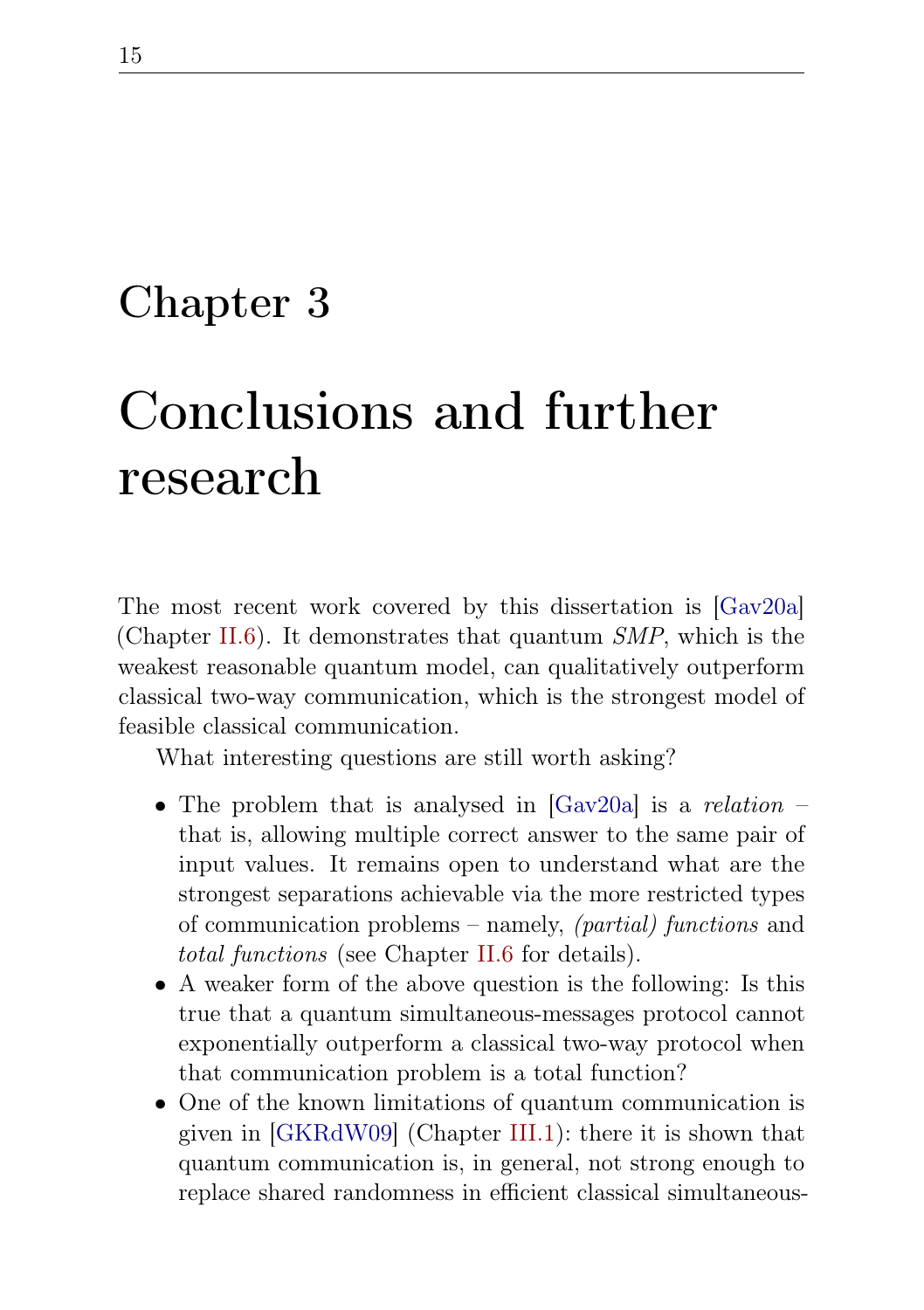messages protocols. The communication problem that is analysed in order to demonstrate this is also a relational one. If the communication problem is functional, is it still the case that shared randomness can give qualitative advantage to a classical SMP-protocol over a quantum one that does not have access to shared randomness?

These and some other remaining questions can be viewed as rather detail-oriented: in particular, they are focused on the restricted types of communication problems, namely partial and total functions. It seems that the majority of the fundamental problems related to bipartite quantum communication complexity have now been resolved by the joint efforts of the scientific community. While author's humble contribution to that lucky venture is presented by the dissertation, it is also his hope that some of the remaining important questions will be highlighted and new insight will come up as a result of this writing.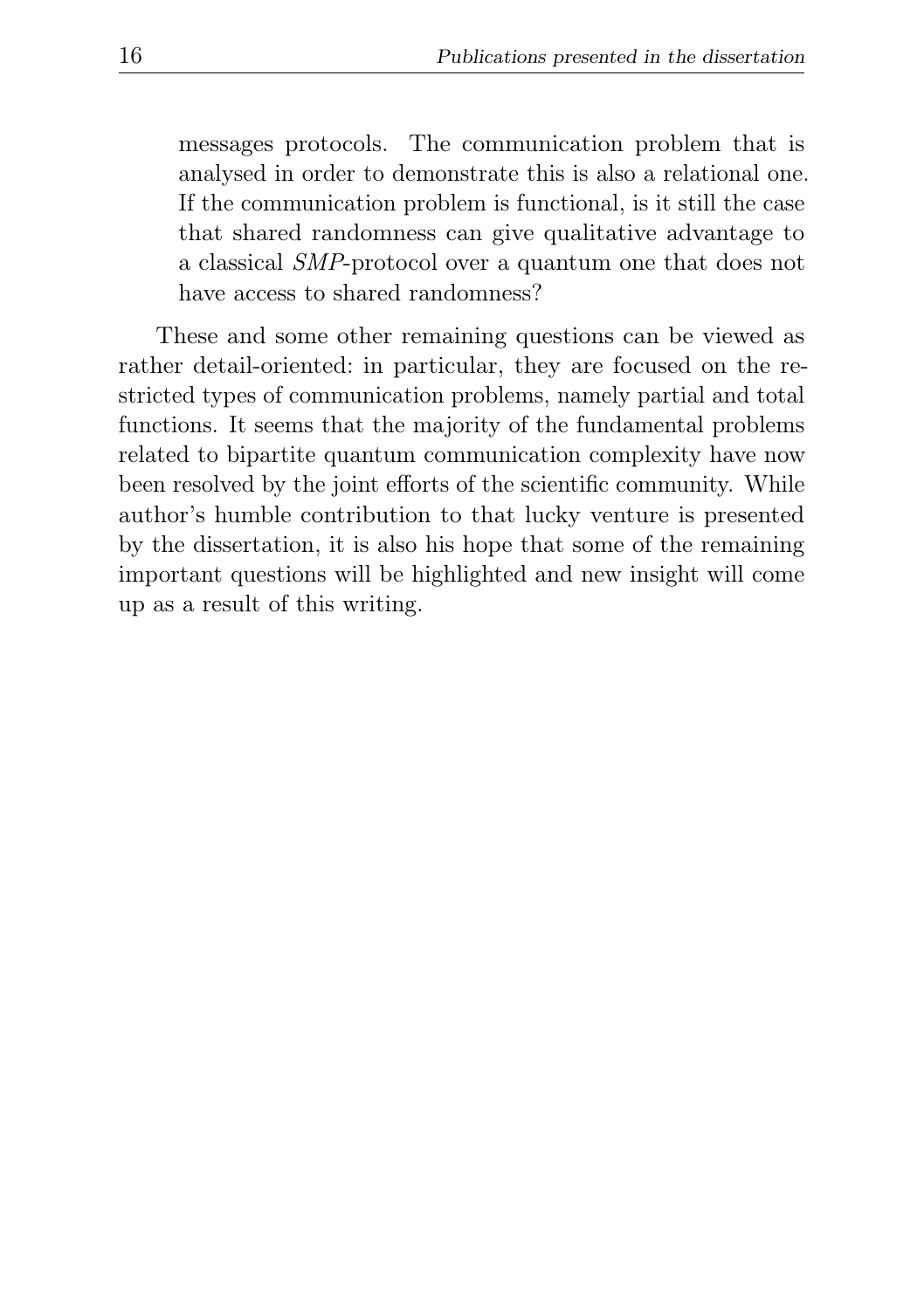# <span id="page-20-0"></span>Publications covered by the dissertation

<span id="page-20-6"></span><span id="page-20-5"></span><span id="page-20-4"></span><span id="page-20-3"></span><span id="page-20-2"></span><span id="page-20-1"></span>

| [CGJ09]  | R. Cleve, D. Gavinsky, and R. Jain. Entanglement-<br>Resistant Two-Prover Interactive Proof Systems and<br>Non-Adaptive Private Information Retrieval Systems.<br>Quantum Information and Computation $9(7)$ , pages<br>648-656, 2009. |
|----------|----------------------------------------------------------------------------------------------------------------------------------------------------------------------------------------------------------------------------------------|
| [Gav08a] | D. Gavinsky. Classical Interaction Cannot Replace a<br>Quantum Message. Proceedings of the 40th Sympo-<br>sium on Theory of Computing, pages 95–102, 2008.                                                                             |
| [Gav08b] | D. Gavinsky. On the Role of Shared Entanglement.<br>Quantum Information and Computation $8(1-2)$ , pages<br>$82 - 95$ , 2008.                                                                                                          |
| [Gav12a] | D. Gavinsky. Quantum Money with Classical Verifi-<br>cation. Proceedings of the 27th IEEE Conference on<br>Computational Complexity, pages 42-52, 2012.                                                                                |
| [Gav12b] | D. Gavinsky. Quantum Predictive Learning and Com-<br>munication Complexity with Single Input. Quantum<br>Information and Computation $12(7-8)$ , pages 575-588,<br>2012.                                                               |
| [Gav19]  | D. Gavinsky. Quantum Versus Classical Simultane-<br>ity in Communication Complexity. IEEE Transac-                                                                                                                                     |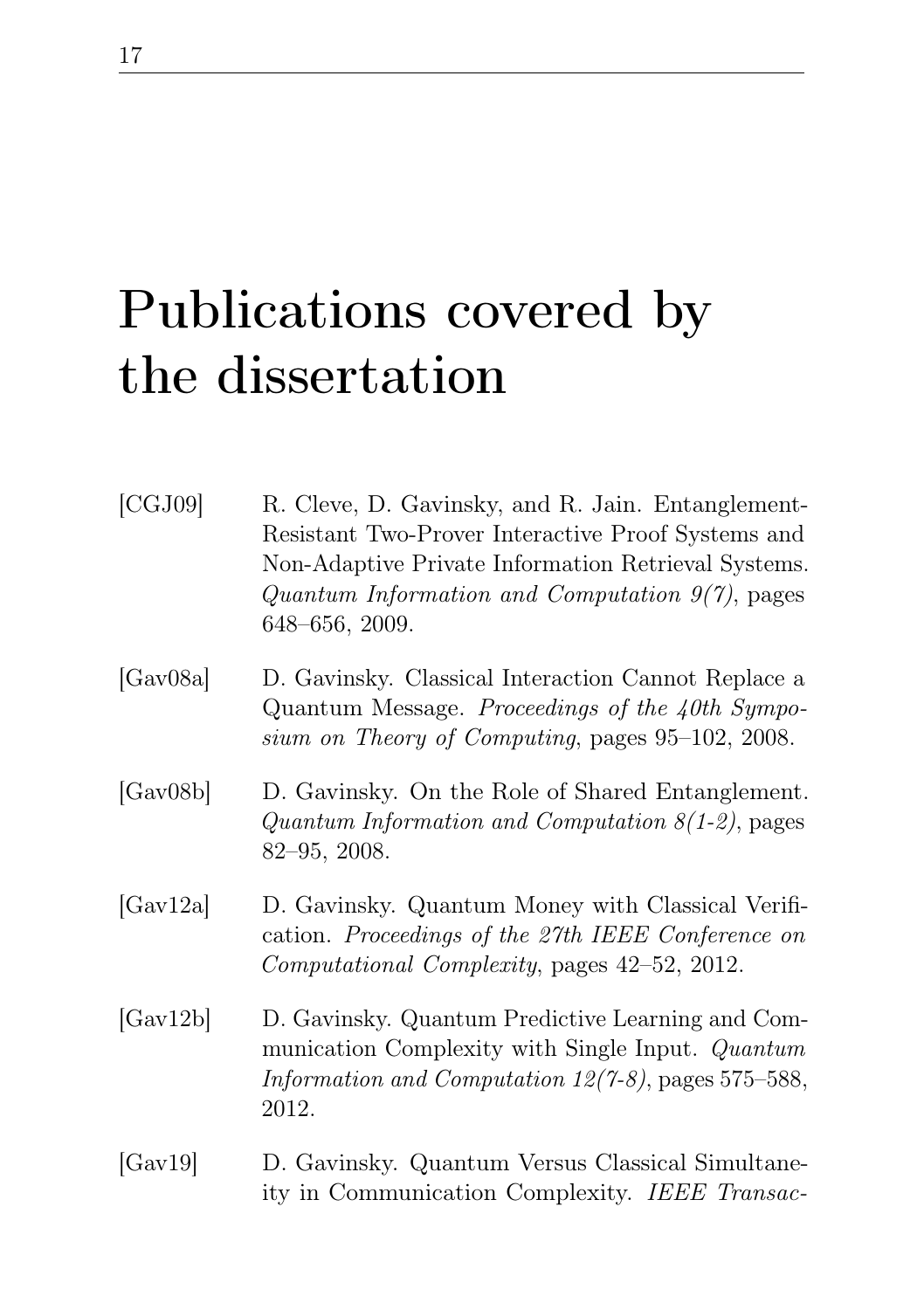tions on Information Theory  $65(10)$ , pages  $6466-6483$ , 2019.

- <span id="page-21-1"></span>[Gav20a] D. Gavinsky. Bare Quantum Simultaneity Versus Classical Interactivity in Communication Complexity. Proceedings of the 52nd Symposium on Theory of Computing, pages 401–411, 2020.
- <span id="page-21-0"></span>[Gav20b] D. Gavinsky. Entangled Simultaneity Versus Classical Interactivity in Communication Complexity. IEEE Transactions on Information Theory 66(7), pages 4641–4651, 2020.
- <span id="page-21-3"></span>[GBK15a] D. Gavinsky, R. Bottesch, and H. Klauck. Correlation in Hard Distributions in Communication Complexity. Proceedings of the 19th International Workshop on Randomization and Computation, pages 544–572, 2015.
- <span id="page-21-2"></span>[GBK15b] D. Gavinsky, R. Bottesch, and H. Klauck. Equality, Revisited. Proceedings of the 40th International Symposium on Mathematical Foundations of Computer Science, pages 127–138, 2015.
- <span id="page-21-6"></span>[GI13] D. Gavinsky and T. Ito. Quantum Fingerprints that Keep Secrets. Quantum Information and Computation 13(7-8), pages 583–606, 2013.
- <span id="page-21-4"></span>[GIW13] D. Gavinsky, T. Ito, and G. Wang. Shared Randomness and Quantum Communication in the Multi-Party Model. Proceedings of the 28th IEEE Conference on Computational Complexity, pages 34–43, 2013.
- <span id="page-21-5"></span>[GKdW06] D. Gavinsky, J. Kempe, and R. de Wolf. Strengths and Weaknesses of Quantum Fingerprinting. Proceedings of the 21st IEEE Conference on Computational Complexity, pages 288–298, 2006.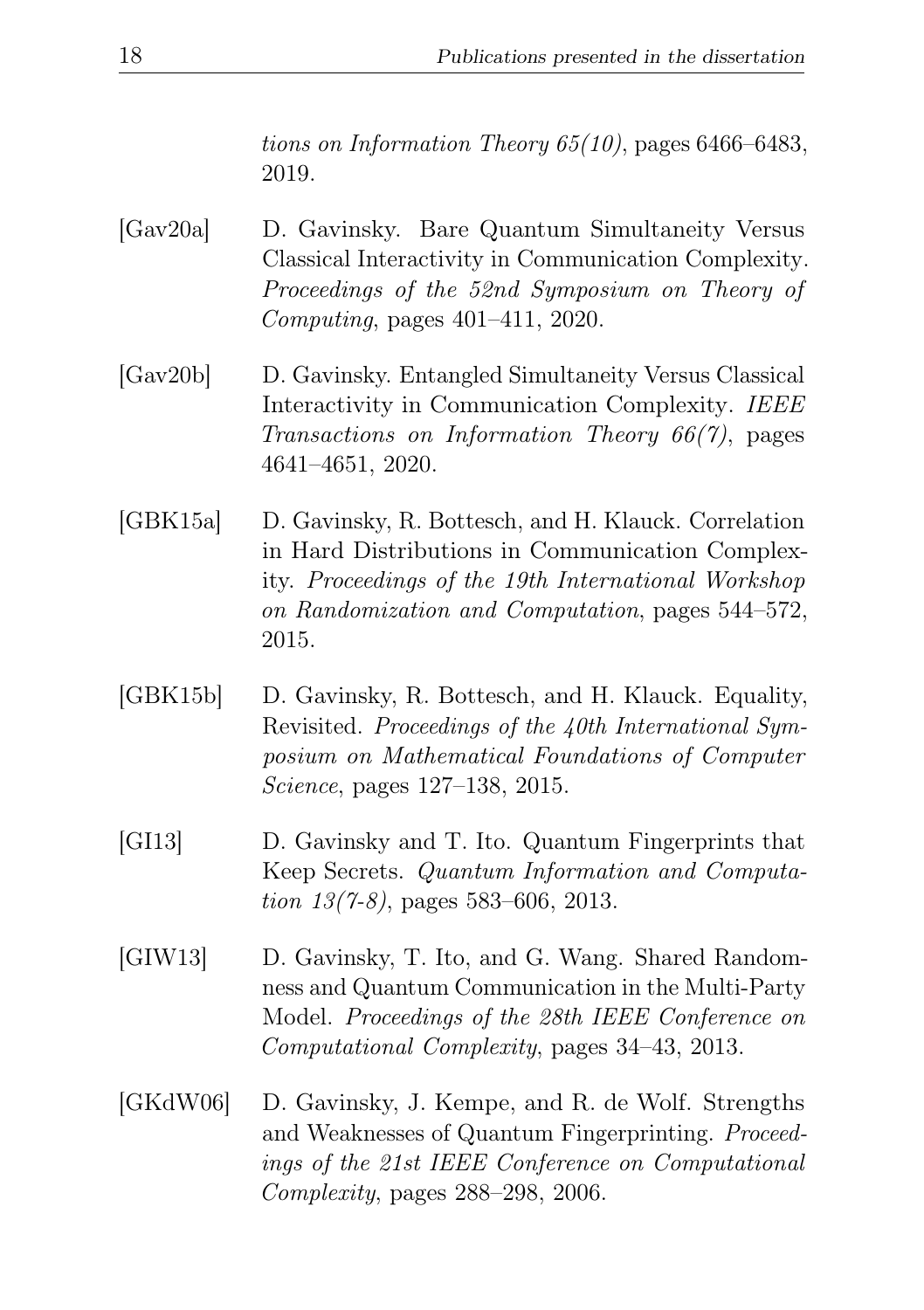- <span id="page-22-0"></span>[GKK+08] D. Gavinsky, J. Kempe, I. Kerenidis, R. Raz, and R. de Wolf. Exponential Separations for One-Way Quantum Communication Complexity, with Applications to Cryptography. SIAM Journal on Computing 38(5), pages 1695–1708, 2008.
- <span id="page-22-2"></span>[GKRdW09] D. Gavinsky, J. Kempe, O. Regev, and R. de Wolf. Bounded-Error Quantum State Identification and Exponential Separations in Communication Complexity. SIAM Journal of Computing 39(1), pages 1–24, 2009.
- <span id="page-22-1"></span>[GP08] D. Gavinsky and P. Pudlák. Exponential Separation of Quantum and Classical Non-Interactive Multi-Party Communication Complexity. Proceedings of the 23rd IEEE Conference on Computational Complexity, pages 332–339, 2008.
- <span id="page-22-3"></span>[GRdW08] D. Gavinsky, O. Regev, and R. de Wolf. Simultaneous Communication Protocols with Quantum and Classical Messages. Chicago Journal of Theoretical Computer Science, article 7, 2008.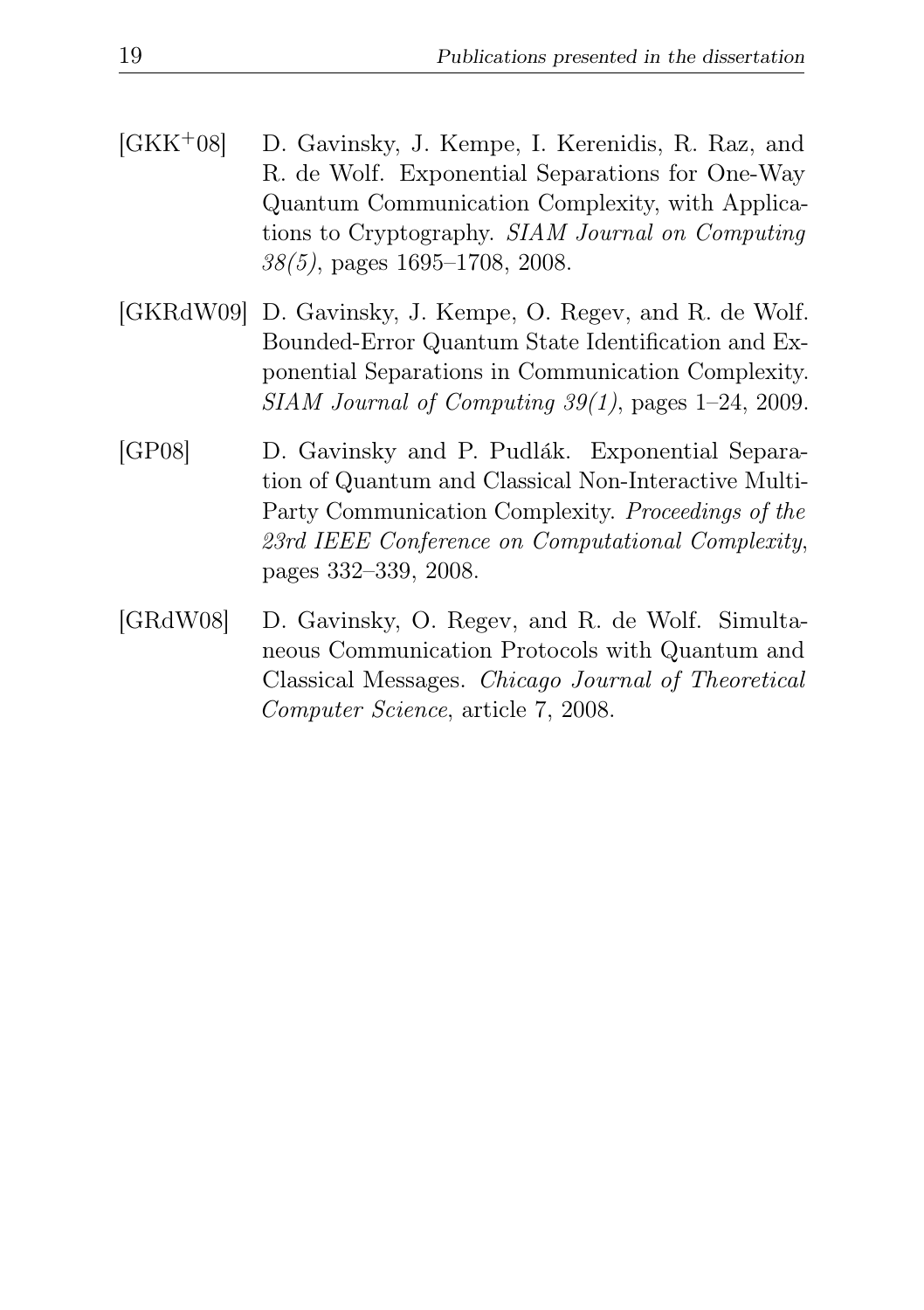# <span id="page-23-0"></span>Bibliography<sup>\*</sup>

- [AA05] S. Aaronson and A. Ambainis. Quantum Search of Spatial Regions. Theory of Computing  $1(1)$ , pages 47–79, 2005.
- [Aar04] S. Aaronson. Limitations of Quantum Advice and One-Way Communication. Proceedings of the 19th IEEE Conference on Computational Complexity, pages 320–332, 2004.
- [Aar06] S. Aaronson. QMA/qpoly ⊆ PSPACE/poly: De-Merlinizing Quantum Protocols. Proceedings of the 21st IEEE Conference on Computational Complexity, 2006.
- [Aar07] S. Aaronson. The Learnability of Quantum States. Proceedings of the Royal Society of London 2088, A463, 2007.
- [Aar09] S. Aaronson. Quantum Copy-Protection and Quantum Money. Proceedings of the 24th IEEE Conference on Computational Complexity, pages 229–242, 2009.
- [AC12] S. Aaronson and P. Christiano. Quantum Money from Hidden Subspaces. Proceedings of the 44th Symposium on Theory of Computing, To appear, 2012.

<span id="page-23-1"></span><sup>∗</sup> This is a combined bibliography of the dissertation, excluding the author's works that it covers and personal communication references.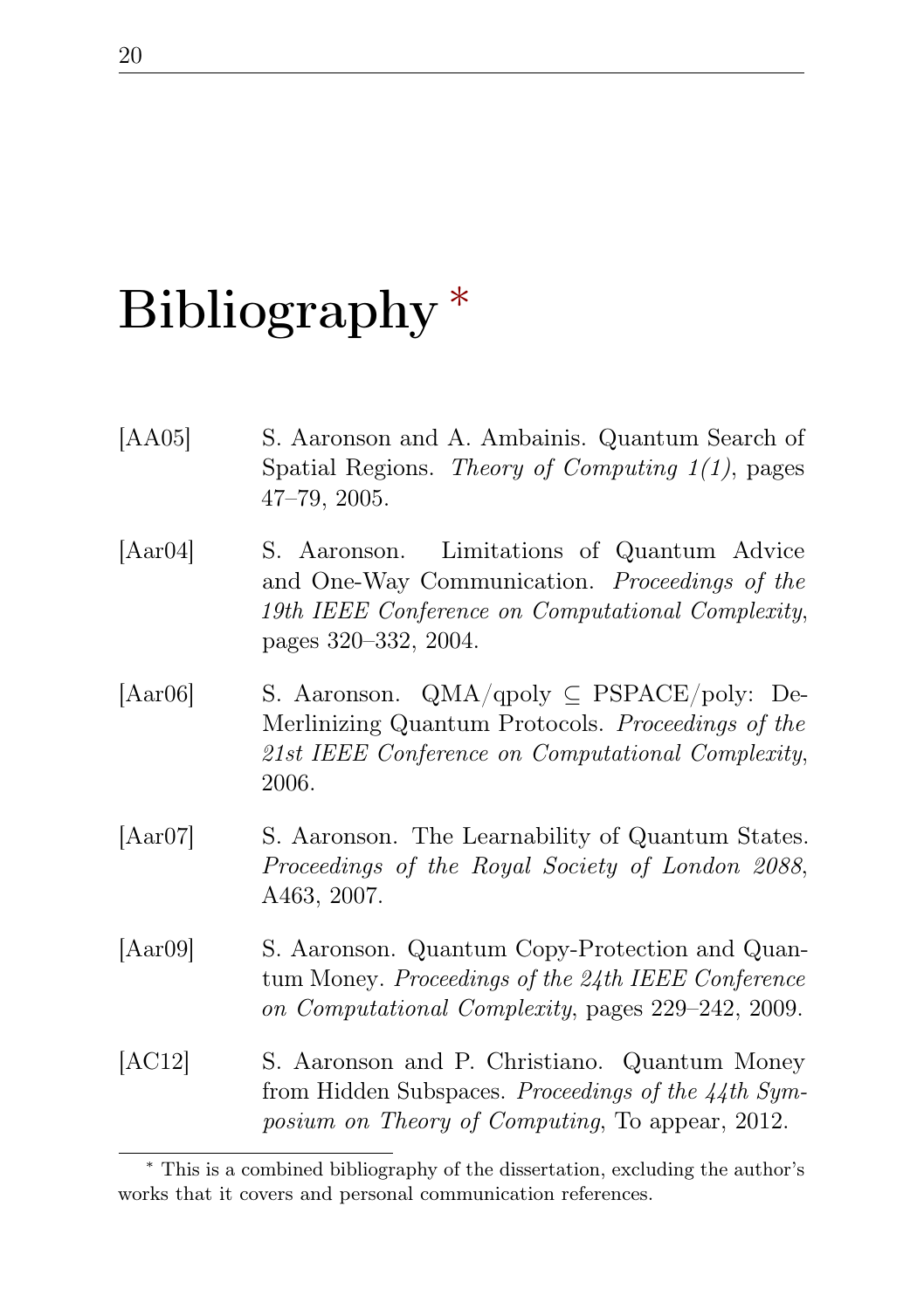| [ADR02]   | Y. Aumann, Y. Z. Ding, and M. O. Rabin. Everlast-<br>ing Security in the Bounded Storage Model. IEEE<br>Transactions on Information Theory 48, pages 1668–<br>1680, 2002.                                      |
|-----------|----------------------------------------------------------------------------------------------------------------------------------------------------------------------------------------------------------------|
| [Amb96]   | A. Ambainis. Communication Complexity in a 3-<br>Computer Model. Algorithmica 16(3), pages 298-301,<br>1996.                                                                                                   |
| [AMS99]   | N. Alon, Y. Matias, and M. Szegedy. The Space Com-<br>plexity of Approximating the Frequency Moments.<br>Journal of Computer and Systems Sciences 58(1),<br>pages 137–147, 1999.                               |
| [AMY14]   | N. Alon, S. Moran, and A. Yehudayoff. Sign Rank,<br>VC-Dimension and Spectral Gaps. http://www.eccc.uni-<br>trier.de/report/2014/135, $2014$ .                                                                 |
| [ANTSV02] | A. Ambainis, A. Nayak, A. Ta-Shma, and U. Vazi-<br>rani. Dense Quantum Coding and Quantum Finite<br>Automata. Journal of the ACM $49(4)$ , pages 496-511,<br>2002.                                             |
| [AV79]    | D. Angluin and L. Valiant. Fast Probabilistic Algo-<br>rithms for Hamiltonian Paths and Matchings. Journal<br>of Computer and System Sciences 18, pages 155–193,<br>1979.                                      |
| [AW08]    | S. Aaronson and A. Wigderson. Algebrization: A<br>New Barrier in Complexity Theory. Proceedings of<br>the 40th Symposium on Theory of Computing, pages<br>731-740, 2008.                                       |
| [BB84]    | C. H. Bennett and G. Brassard. Quantum Cryptog-<br>raphy: Public Key Distribution and Coin Tossing.<br>Proceedings of the IEEE International Conference on<br>Computers, Systems, and Signal Processing, pages |

175–179, 1984.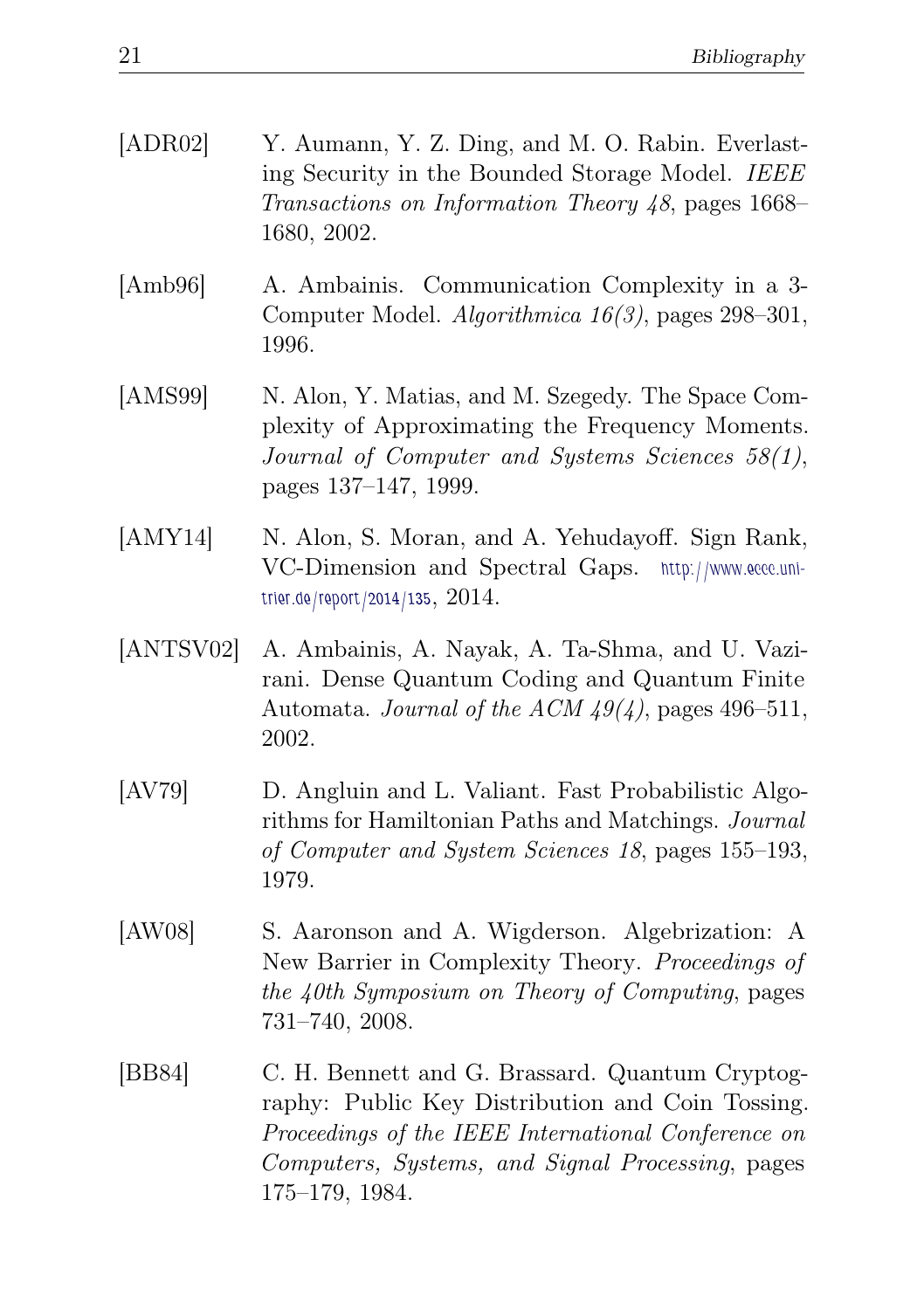| [BBBW83] C. H. Bennett, G. Brassard, S. Breidbart, and S. Wies- |
|-----------------------------------------------------------------|
| ner. Quantum Cryptography, or Unforgeable Subway                |
| Tokens. Advances in Cryptology – Proceedings of                 |
| <i>Crypto 82</i> , pages $267-275$ , 1983.                      |

- [BBR88] C. H. Bennett, G. Brassard, and J-M. Robert. Privacy Amplification by Public Discussion. SIAM Journal on Computing 17(2), pages 210–229, 1988.
- [BCMdW10] H. Buhrman, R. Cleve, S. Massar, and R. de Wolf. Nonlocality and Communication Complexity. Reviews of Modern Physics 82(1), pages 665–698, 2010.
- <span id="page-25-0"></span>[BCW98] H. Buhrman, R. Cleve, and A. Wigderson. Quantum vs. Classical Communication and Computation. Proceedings of the 30th Symposium on Theory of Computing, pages 63–68, 1998.
- <span id="page-25-1"></span>[BCWdW01] H. Buhrman, R. Cleve, J. Watrous, and R. de Wolf. Quantum Fingerprinting. Physical Review Letters  $87(16)$ , article 167902, 2001.
- [Bec75] W. Beckner. Inequalities in Fourier Analysis. Annals of Mathematics 102, pages 159–182, 1975.
- [BFL90] L. Babai, L. Fortnow, and C. Lund. Non-Deterministic Exponential Time Has Two-Prover Interactive Protocols. Proceedings of the 31st Annual Symposium on Foundations of Computer Science, pages 16–25, 1990.
- [BFS86] L. Babai, P. Frankl, and J. Simon. Complexity Classes in Communication Complexity Theory. Proceedings of the 27th Annual Symposium on Foundations of Computer Science, pages 337–347, 1986.
- [Bha97] R. Bhatia. Matrix Analysis. Springer, Graduate Texts in Mathematics, 169, 1997.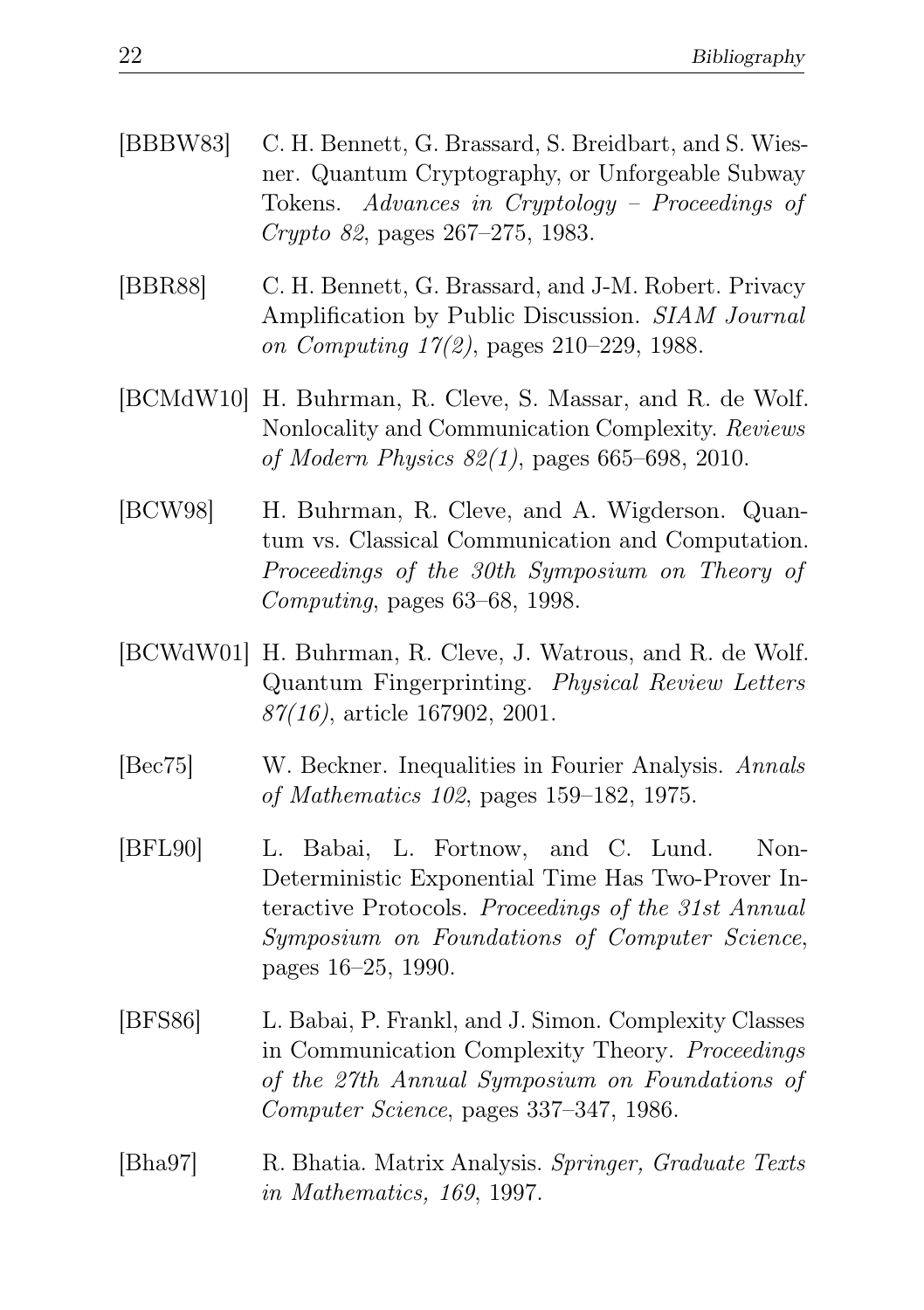- [BHL+05] C. H. Bennett, P. Hayden, D. Leung, P. W. Shor, and A. Winter. Remote Preparation of Quantum States. IEEE Transactions on Information Theory  $51(1)$ , pages 56–74, 2005.
- [BJ95] N. Bshouty and J. Jackson. Learning DNF over the Uniform Distribution using a Quantum Example Oracle. Proceedings of the 8th Annual Conference on Computational Learning Theory, pages 118–127, 1995.
- [BK97] L. Babai and P. G. Kimmel. Randomized simultaneous messages: Solution of a problem of Yao in communication complexity. Proceedings of the 12th IEEE Conference on Computational Complexity, pages 239– 246, 1997.
- [Bon70] A. Bonami. Etude des coefficients de Fourier des fonctions de  $Lp(G)$ . Annales de l'Institute Fourier  $20(2)$ , pages 335-402, 1970.
- [BS74] J. Bondy and M. Simonovits. Cycles of Even Length in Graphs. Journal of Combinatorial Theory, Series B, 16, pages 87–105, 1974.
- [BTN01] A. Ben-Tal and A. Nemirovski. Lectures on Modern Convex Optimization. SIAM, 2001.
- [Buh00] H. Buhrman. Quantum computing and communication complexity. EATCS Bulletin 70, pages 131–141, 2000.
- [BV04] S. Boyd and L. Vandenberghe. Convex Optimization. Cambridge University Press, 2004.
- <span id="page-26-0"></span>[BYJK04] Z. Bar-Yossef, T. S. Jayram, and I. Kerenidis. Exponential Separation of Quantum and Classical One-Way Communication Complexity. Proceedings of 36th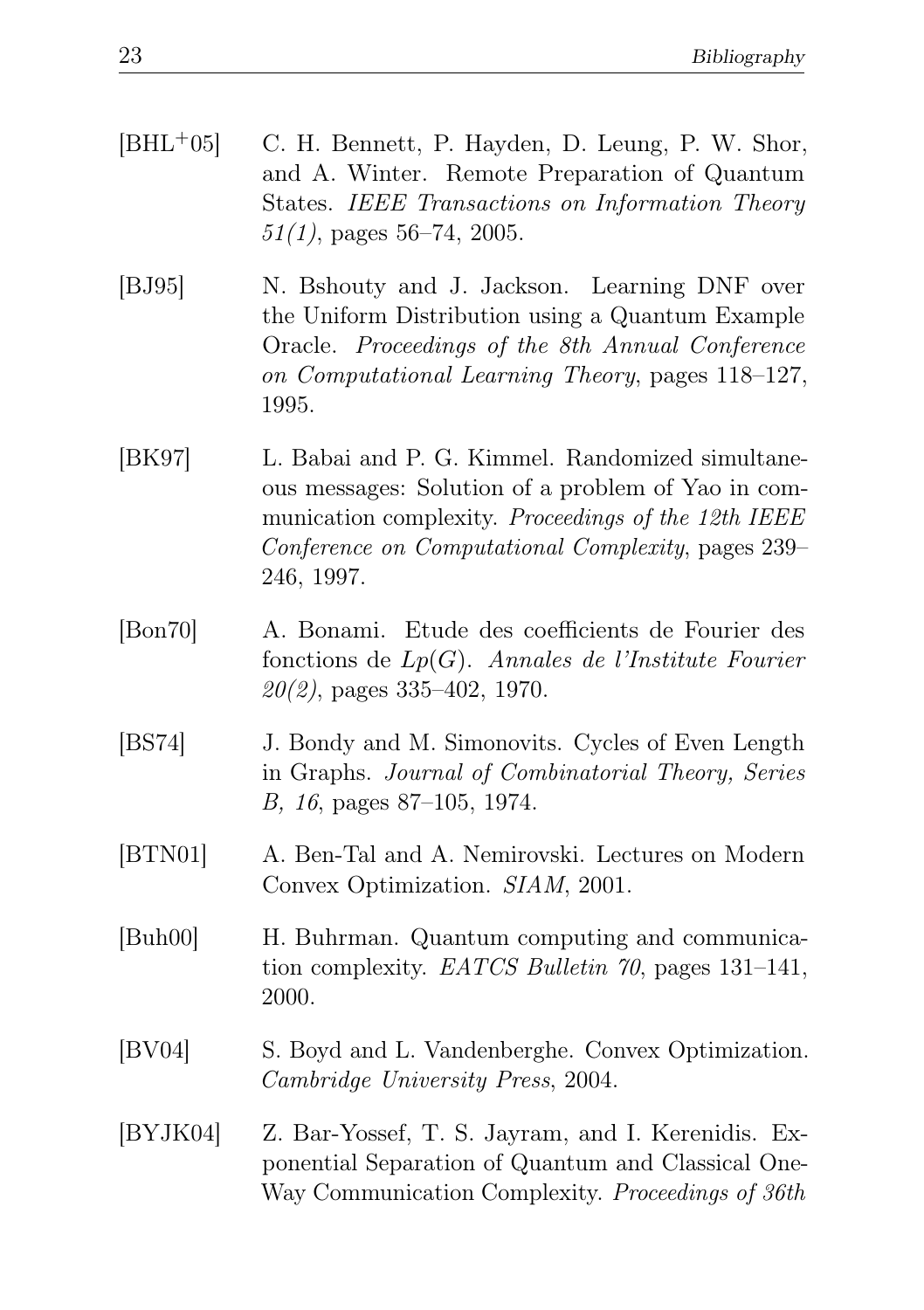Symposium on Theory of Computing, pages 128–137, 2004.

- [BYJKS02a] Z. Bar-Yossef, T. S. Jayram, R. Kumar, and D. Sivakumar. An information statistics approach to data stream and communication complexity. Proceedings of the 43th Annual Symposium on Foundations of Computer Science, pages 209–218, 2002.
- [BYJKS02b] Z. Bar-Yossef, T. S. Jayram, R. Kumar, and D. Sivakumar. Information Theory Methods in Communication Complexity. Proceedings of 17th IEEE Conference on Computational Complexity, pages 93– 102, 2002.
- [CB97] R. Cleve and H. Buhrman. Substituting Quantum Entanglement for Communication. Physical Review Letters A 56(2), pages 1201–1204, 1997.
- [CFL83] A. Chandra, M. Furst, and R. Lipton. Multi-party protocols. Proceedings of the 15th Symposium on Theory of Computing, pages 94–99, 1983.
- [CG88] B. Chor and O. Goldreich. Unbiased Bits from Sources of Weak Randomness and Probabilistic Communication Complexity. SIAM Journal on Computing 17(2), pages 230–261, 1988.
- [CGKS95] B. Chor, O. Goldreich, E. Kushilevitz, and M. Sudan. Private Information Retrieval. Journal of the ACM, pages 41–50, 1995.
- [CHTW04] R. Cleve, P. Høyer, B. Toner, and J. Watrous. Consequences and Limits of Nonlocal Strategies. Proceedings of the 19th IEEE Conference on Computational Complexity, pages 236–249, 2004.
- [CR11] A. Chakrabarti and O. Regev. An Optimal Lower Bound on the Communication Complexity of Gap-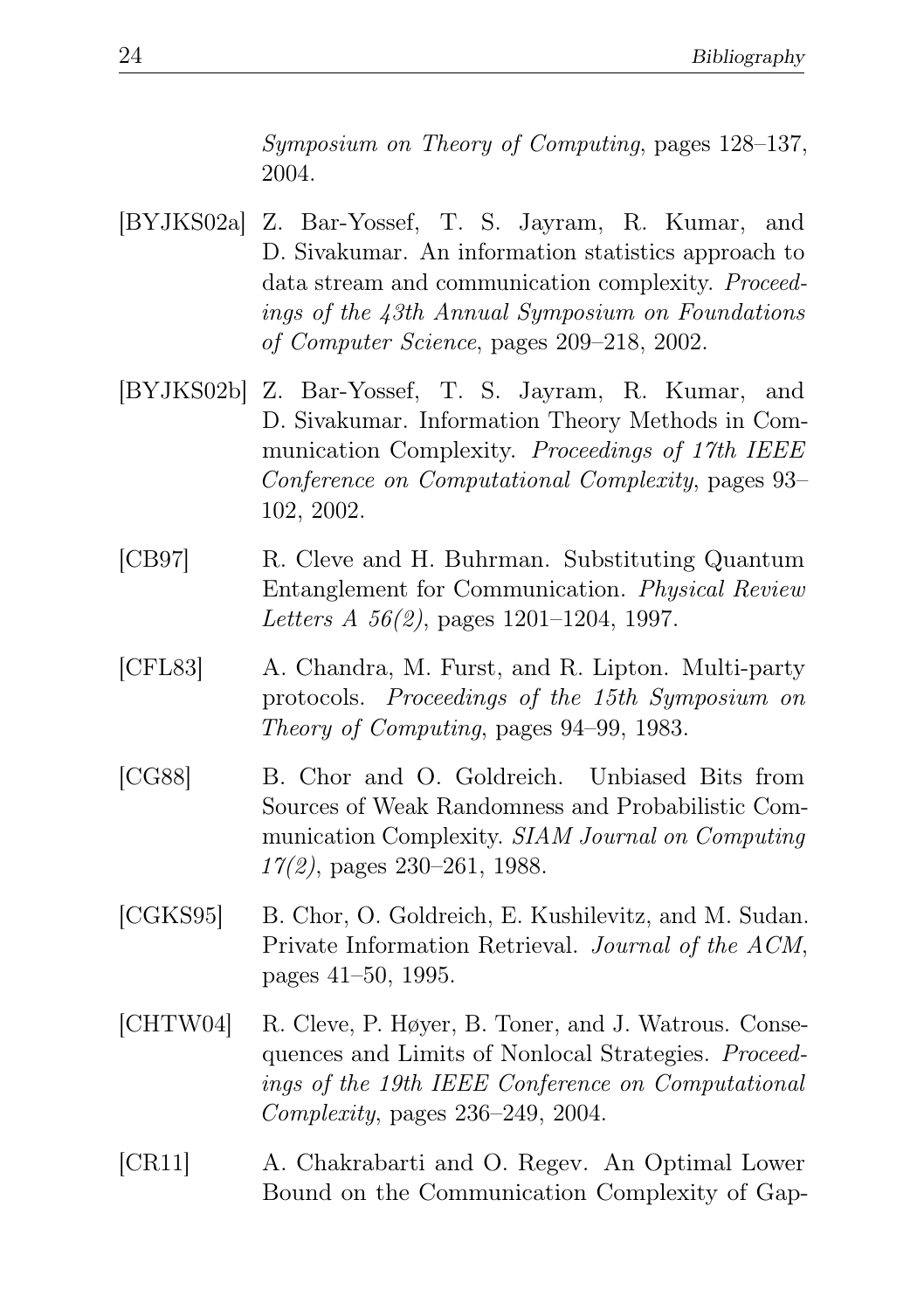Hamming-Distance. Proceedings of the 43rd Symposium on Theory of Computing, pages 51–60, 2011.

- [CSUU07] R. Cleve, W. Slofstra, F. Unger, and S. Upadhyay. Perfect Parallel Repetition Theorem for Quantum XOR Proof Systems. Proceedings of the 22nd IEEE Conference on Computational Complexity, pages 109– 114, 2007.
- [CT91] T. M. Cover and J. A. Thomas. Elements of Information Theory. Wiley, 1991.
- [DDN00] D. Dolev, C. Dwork, and M. Naor. Non-Malleable Cryptography. SIAM Journal on Computing 30(2), pages 391–437, 2000.
- [DG99] S. Dasgupta and A. Gupta. An Elementary Proof of the Johnson-Lindenstrauss Lemma. Technical Report TR-99-006, Berkeley, CA, 1999.
- [DG03] S. Dasgupta and A. Gupta. An Elementary Proof of a Theorem of Johnson and Lindenstrauss. Random Structures and Algorithms 22(1), pages 60–65, 2003.
- [DM04] S. Dziembowski and U. Maurer. Optimal Randomizer Efficiency in the Bounded Storage Model. Journal of  $Cryptology 17(1), pages 5–26, 2004.$
- [dW02] R. de Wolf. Quantum Communication and Complexity. Theoretical Computer Science 287(1), pages 337–353, 2002.
- [Eld03] Y. C. Eldar. A Semidefinite Programming Approach to Optimal Unambiguous Discrimination of Quantum States. IEEE Transactions on Information Theory 49, pages 446–456, 2003.
- [Fei91] U. Feige. On the Success Probability of Two Provers in One-Round Proof Systems. Proceedings of the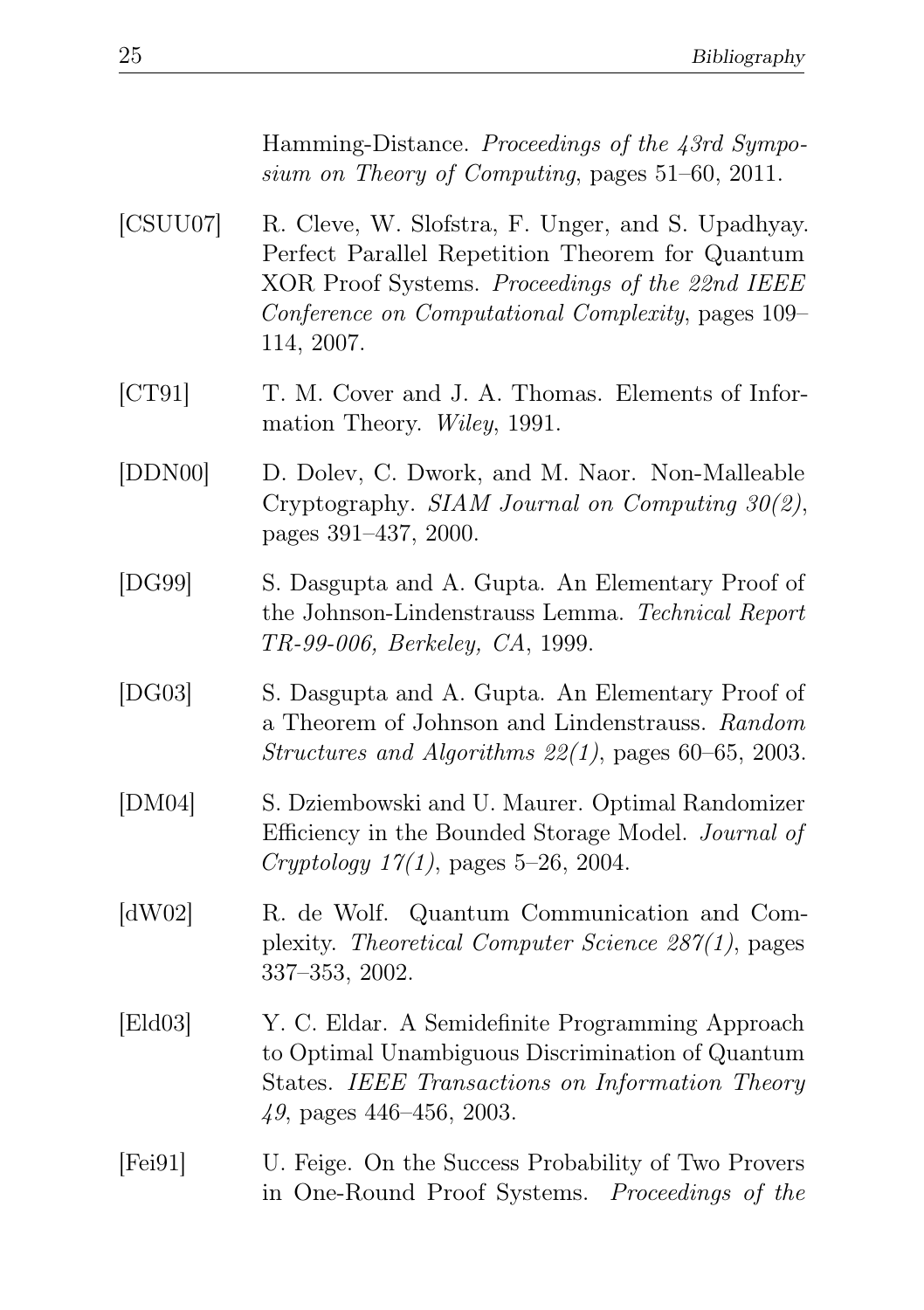6th Annual Conference on Structure in Complexity Theory, pages 116–123, 1991.

- [FGH+10] E. Farhi, D. Gosset, A. Hassidim, A. Lutomirski, and P. Shor. Quantum Money from Knots. [http:](http://arxiv.org/abs/1004.5127) [//arxiv.org/abs/1004.5127](http://arxiv.org/abs/1004.5127), 2010.
- [FHS11] O. Fawzi, P. Hayden, and P. Sen. From Low-Distortion Norm Embeddings to Explicit Uncertainty Relations and Efficient Information Locking. Proceedings of the 43st Symposium on Theory of Computing, to appear, 2011.
- [FIM+01] J. Feigenbaum, Y. Ishai, T. Malkin, K. Nissim, M. Strauss, and R. Wright. Secure multiparty computation of approximations. Springer, Lecture Notes in Computer Science 2076, pages 927–938, 2001.
- [FKL+01] J. Forster, M. Krause, S. Lokam, R. Mubarakzjanov, N. Schmitt, and H-U. Simon. Relations between communication complexity, linear arrangements, and computational complexity. Proceedings of the 21th FSTTCS, pages 171–182, 2001.
- [FL92] U. Feige and L. Lovász. Two-Prover One-Round Proof Systems: Their Power and Their Problems. Proceedings of the 24th Symposium on Theory of Computing, pages 733–744, 1992.
- [For01] J. Forster. A linear lower bound on the unbounded error probabilistic communication complexity. Proceedings of the 16th IEEE Conference on Computational Complexity, pages 100–106, 2001.
- [Fre92] Y. Freund. An improved boosting algorithm and its implications on learning complexity. Proceedings of the 5th Annual Conference on Computational Learning Theory, pages 391–398, 1992.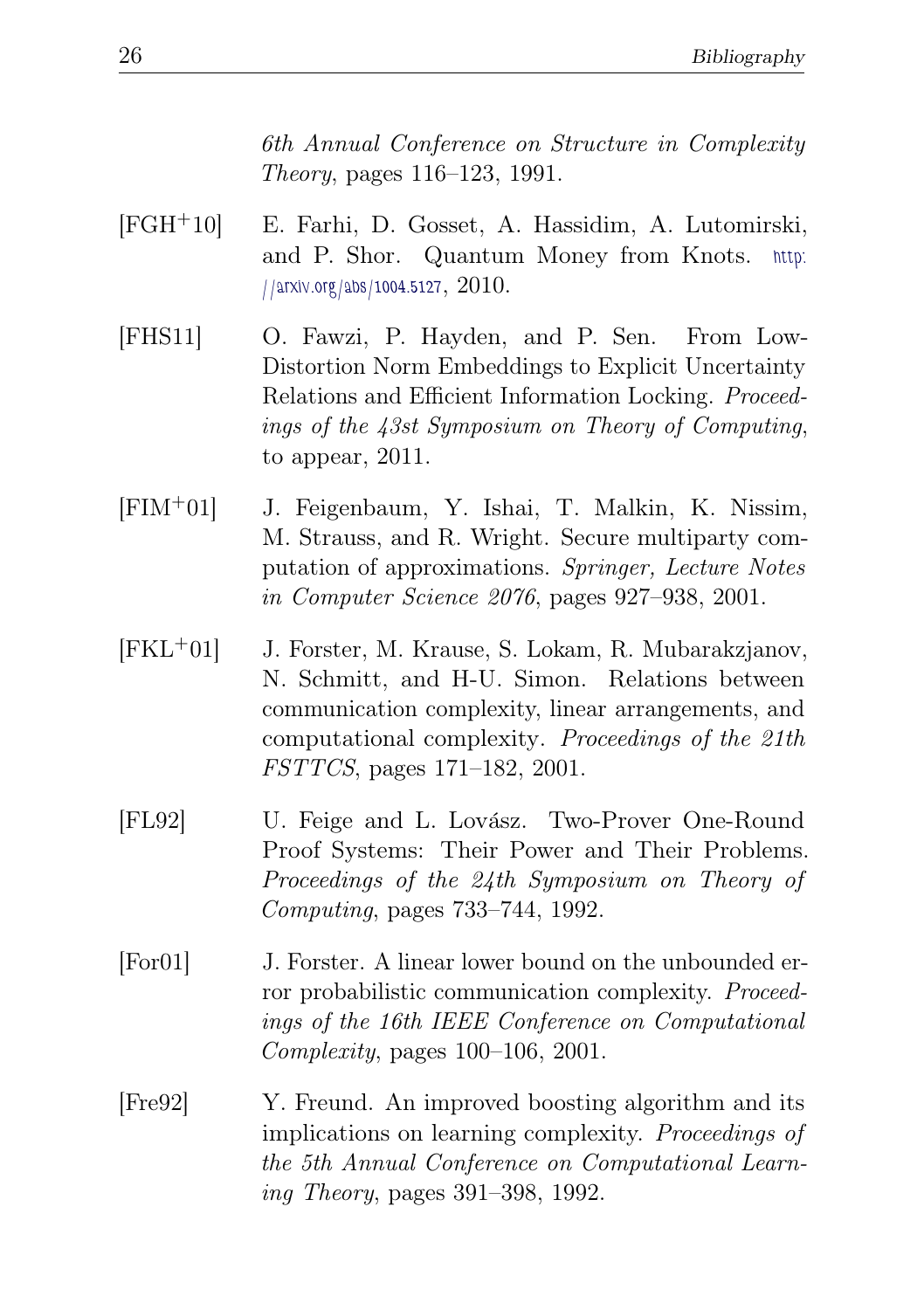| [FRS94]          | L. Fortnow, J. Rompel, and M. Sipser. On the Power<br>of Multi-Prover Interactive Protocols. Theoretical<br>Computer Science 134, pages 545–557, 1994.                                        |
|------------------|-----------------------------------------------------------------------------------------------------------------------------------------------------------------------------------------------|
| [FSSS03]         | J. Forster, N. Schmitt, H-U. Simon, and T. Suttorp.<br>Estimating the optimal margins of embeddings in<br>Euclidean half spaces. <i>Machine Learning</i> , 51, pages<br>$263 - 281, 2003.$    |
| [FvdG99]         | C. A. Fuchs and J. van de Graaf. Cryptographic<br>Distinguishability Measures for Quantum-Mechanical<br>States. IEEE Transactions on Information Theory<br>$45(4)$ , pages 1216–1227, 1999.   |
| [Gas04]          | W. Gasarch. A Survey on Private Information Re-<br>trieval. <i>EATCS Bulletin 82</i> , pages $72-107$ , 2004.                                                                                 |
| [GS86]           | S. Goldwasser and M. Sipser. Private Coins versus<br>Public Coins in Interactive Proof Systems. Proceed-<br>ings of the 18th Symposium on Theory of Computing,<br>pages 59–86, 1986.          |
| [GS03]           | A. Golinsky and P. Sen. A Note on the Power of<br>Quantum Fingerprinting. $quant\text{-}ph/0510091$ , 2003.                                                                                   |
| $[H\ddot{a}s01]$ | J. Håstad. Some Optimal Inapproximability Results.<br><i>Journal of the ACM 48(4)</i> , pages 798–859, 2001.                                                                                  |
| [HJMR10]         | P. Harsha, R. Jain, D. McAllester, and J. Radhakr-<br>ishnan. The Communication Complexity of Corre-<br>lation. IEEE Transactions on Information Theory<br>$56(1)$ , pages 438-449, 2010.     |
| [HLSW04]         | P. Hayden, D. Leung, P. W. Shor, and A. Win-<br>ter. Randomizing Quantum States: Constructions<br>and Applications. Communications in Mathematical<br>Physics $250(2)$ , pages 371-391, 2004. |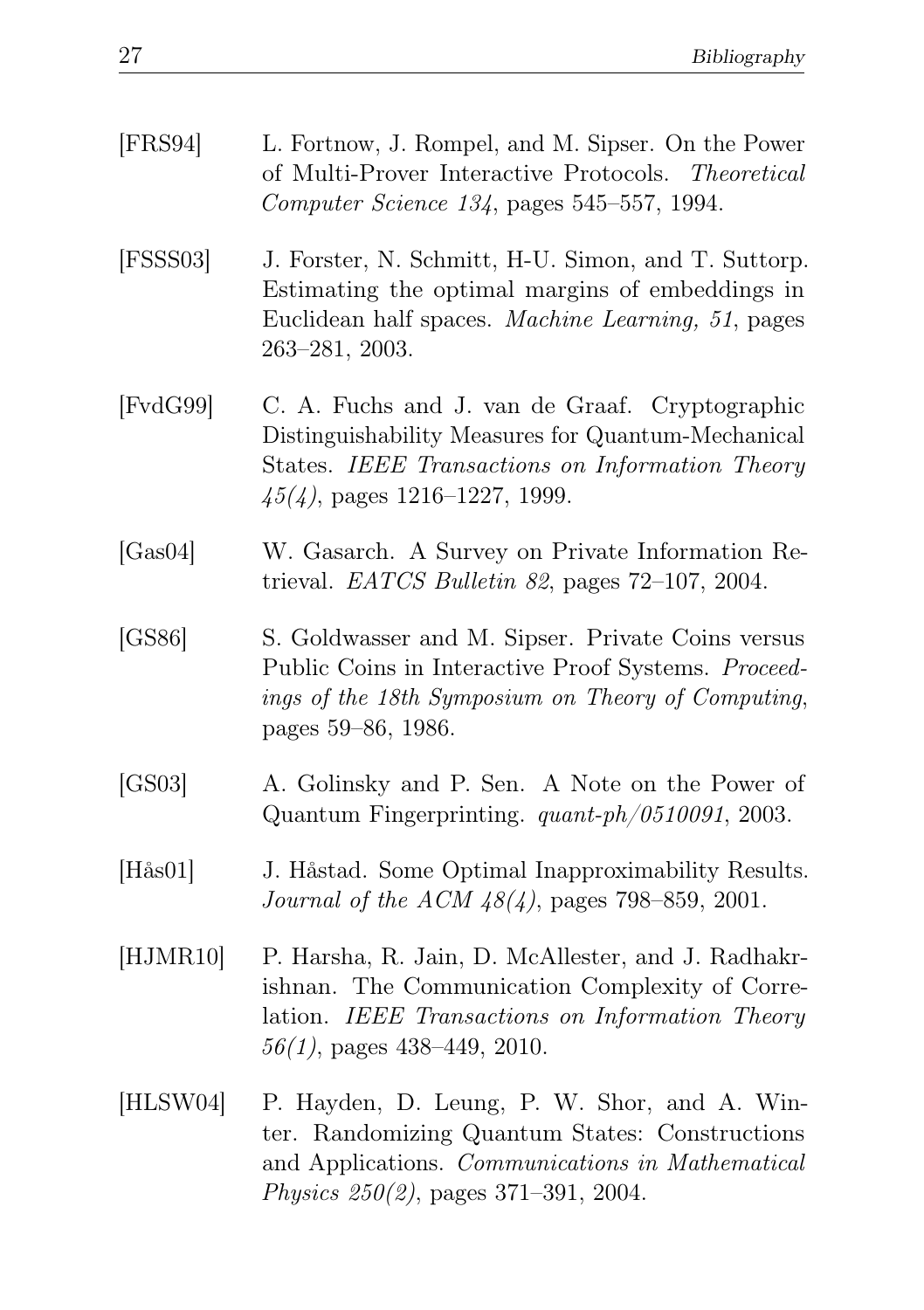| [Hol73]          | A. S. Holevo. Bounds for the Quantity of Information<br>Transmitted by a Quantum Communication Chan-<br>nel. Problemy Peredachi Informatsii $9(3)$ , pages 3-11,<br>1973.                                                                                    |
|------------------|--------------------------------------------------------------------------------------------------------------------------------------------------------------------------------------------------------------------------------------------------------------|
| [HOT81]          | F. Hiai, M. Ohya, and M. Tsukada. Sufficiency, KMS<br>Condition and Relative Entropy in von Neumann<br>Algebras. Pacific Journal of Mathematics 96, pages<br>$99-109, 1981.$                                                                                 |
| [HW07]           | J. Håstad and A. Wigderson. The Randomized Com-<br>munication Complexity of Set Disjointness. Theory<br>of Computing $3(1)$ , pages $211-219$ , 2007.                                                                                                        |
| [IK10]           | R. Impagliazzo and V. Kabanets. Constructive Proofs<br>of Concentration Bounds. Proceedings of APPROX-<br>RANDOM, pages 617-631, 2010.                                                                                                                       |
| $[IRP+08]$       | T. Ito, H. Kobayashi, D. Preda, X. Sun, and A. C-C.<br>Yao. Generalized Tsirelson Inequalities, Commuting-<br>Operator Provers, and Multi-Prover Interactive Proof<br>Systems. Proceedings of the 23rd IEEE Conference<br>on Computational Complexity, 2008. |
| [ILL89]          | R. Impagliazzo, L. A. Levin, and M. Luby. Pseudo-<br>Random Generation from One-Way Functions. Pro-<br>ceedings of the 21st Symposium on Theory of Com-<br><i>puting</i> , pages 12–24, 1989.                                                                |
| [IW03]           | P. Indyk and D. Woodruff. Tight Lower Bounds for<br>the Distinct Elements Problem. Proceedings of the<br>44th Annual Symposium on Foundations of Computer<br><i>Science</i> , pages 283–289, 2003.                                                           |
| [ <i>JKN08</i> ] | R. Jain, H. Klauck, and A. Nayak. Direct Product<br>Theorems for Classical Communication Complexity<br>via Subdistribution Bounds. Proceedings of the $40th$<br>Symposium on Theory of Computing, 2008.                                                      |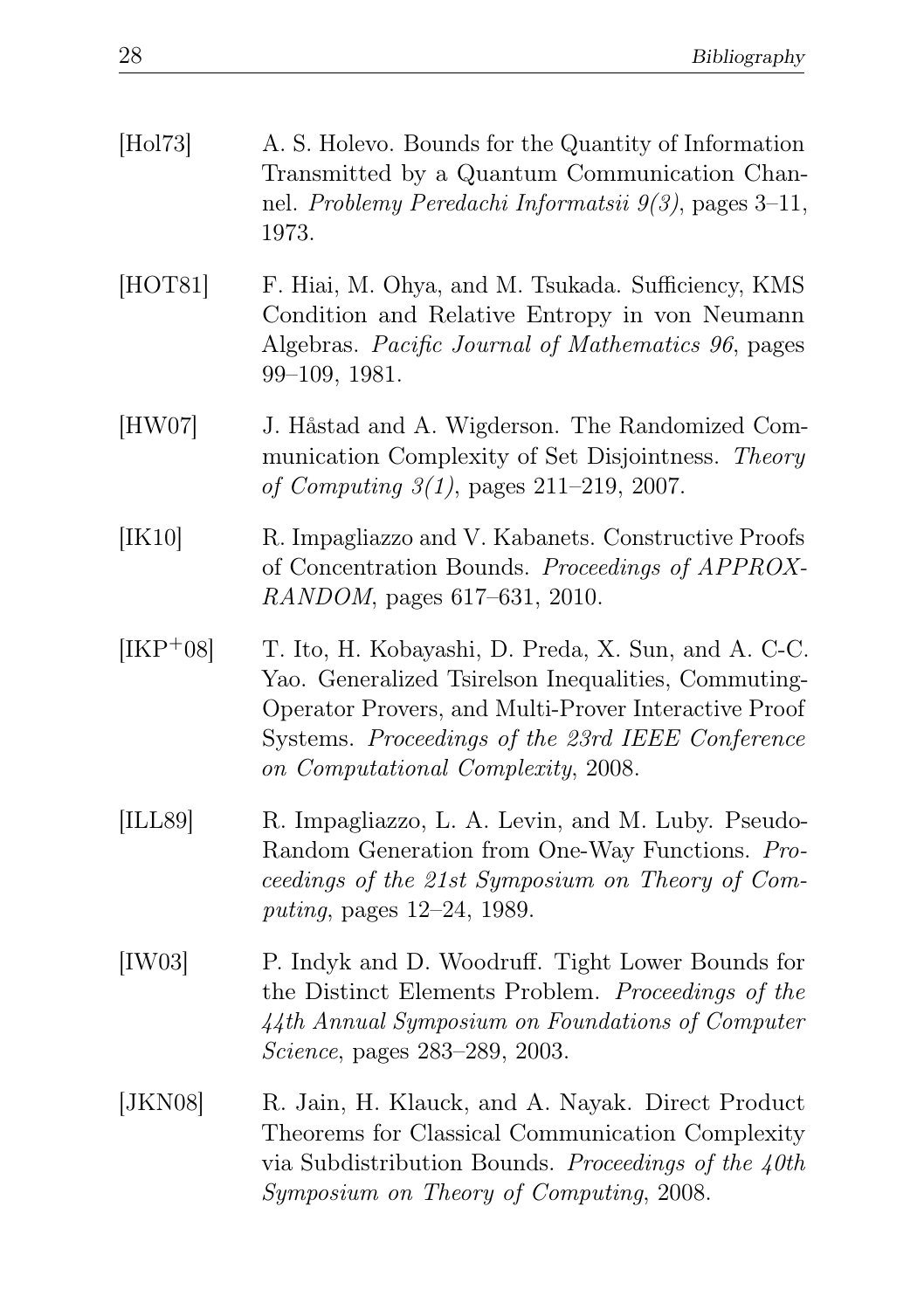| [JL84]           | W. Johnson and J. Lindenstrauss. Extensions of<br>Lipschitz maps into a Hilbert space. Contemporary<br>Mathematics, 26, pages 189–206, 1984.                                                                                                                                        |
|------------------|-------------------------------------------------------------------------------------------------------------------------------------------------------------------------------------------------------------------------------------------------------------------------------------|
| [JRS02]          | R. Jain, J. Radhakrishnan, and P. Sen. Privacy and<br>Interaction in Quantum Communication Complexity<br>and a Theorem about the Relative Entropy of Quan-<br>tum States. Proceedings of the 43rd Annual Sym-<br>posium on Foundations of Computer Science, pages<br>429-438, 2002. |
| [JRS03]          | R. Jain, R. Radhakrishnan, and J. Sen. A Lower<br>Bound for the Bounded Round Quantum Communi-<br>cation Complexity of Set Disjointness. Proceedings<br>of the 44th Annual Symposium on Foundations of<br>Computer Science, pages 220–229, 2003.                                    |
| [JRS05]          | R. Jain, J. Radhakrishnan, and P. Sen. Prior Entan-<br>glement, Message Compression and Privacy in Quan-<br>tum Communication. Proceedings of the 20th IEEE<br>Conference on Computational Complexity, pages 285–<br>296, 2005.                                                     |
| [JRW94]          | R. Jozsa, D. Robb, and W. K. Wootters. Lower Bound<br>for Accessible Information in Quantum Mechanics.<br>Physical Review A $49(2)$ , pages 668–677, 1994.                                                                                                                          |
| $[\text{Juk01}]$ | S. Jukna. Extremal Combinatorics With Applications<br>in Computer Science. Springer-Verlag, 1st edition,<br>2001.                                                                                                                                                                   |
| [JUW09]          | R. Jain, S. Upadhyay, and J. Watrous.<br>Two-<br>Message Quantum Interactive Proofs Are in PSPACE.<br>Manuscript, 2009.                                                                                                                                                             |
| [JZ09]           | R. Jain and S. Zhang. New Bounds on Classical<br>and Quantum One-Way Communication Complexity.<br>Theoretical Computer Science $410(26)$ , pages 2463–<br>2477, 2009.                                                                                                               |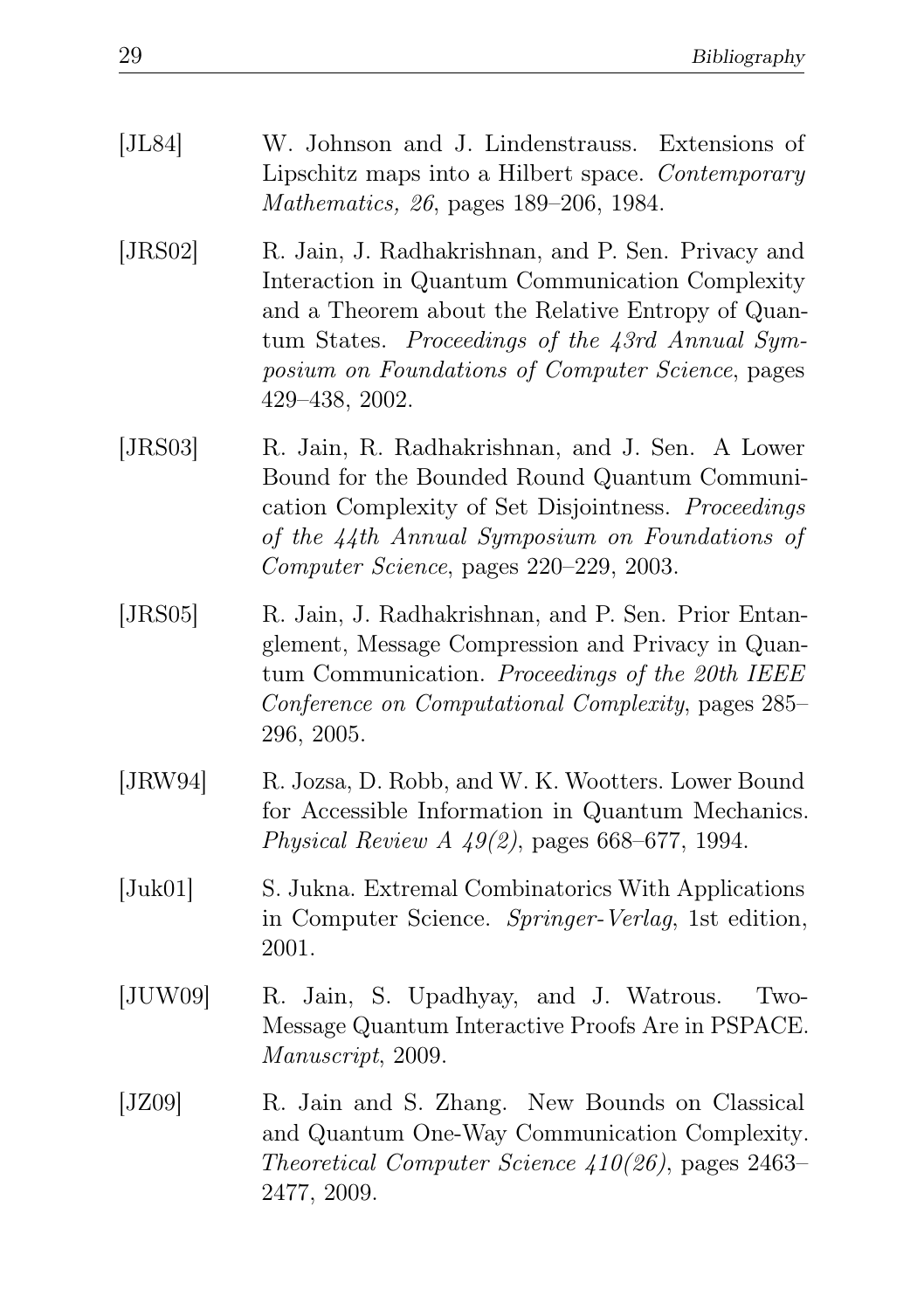| [KdW04] | I. Kerenidis and R. de Wolf. Exponential Lower   |
|---------|--------------------------------------------------|
|         | Bound for 2-Query Locally Decodable Codes via a  |
|         | Quantum Argument. Journal of Computer and Sys-   |
|         | <i>tem Sciences 69(3)</i> , pages 395–420, 2004. |

- [Ker07] I. Kerenidis. Quantum Multiparty communication complexity and circuit lower bounds. 4th Annual Conference on Theory and Applications of Models of Computation, 2007.
- [KKL88] J. Kahn, G. Kalai, and N. Linial. The Influence of Variables on Boolean Functions. Proceedings of the 29th Annual Symposium on Foundations of Computer Science, pages 68–80, 1988.
- [KKM+08] J. Kempe, H. Kobayashi, K. Matsumoto, B. Toner, and T. Vidick. Entangled Games Are Hard to Approximate. Proceedings of the 49th Annual Symposium on Foundations of Computer Science, 2008.
- [Kla00a] H. Klauck. On Quantum and Probabilistic Communication: Las Vegas and One-Way Protocols. Proceedings of the 32nd Symposium on Theory of Computing, pages 644–651, 2000.
- [Kla00b] H. Klauck. Quantum communication complexity. Proceedings of the Workshop on Boolean Functions and Applications, pages 241–252, 2000.
- [Kla01] H. Klauck. One-Way Communication Complexity and the Neciporuk Lower Bound on Formula Size. <http://arxiv.org/abs/cs.cc/0111062>, 2001.
- [KM03] H. Kobayashi and K. Matsumoto. Quantum Multi-Prover Interactive Proof Systems with Limited Prior Entanglement. Journal of Computer and System Sciences 66(3), pages 429–450, 2003.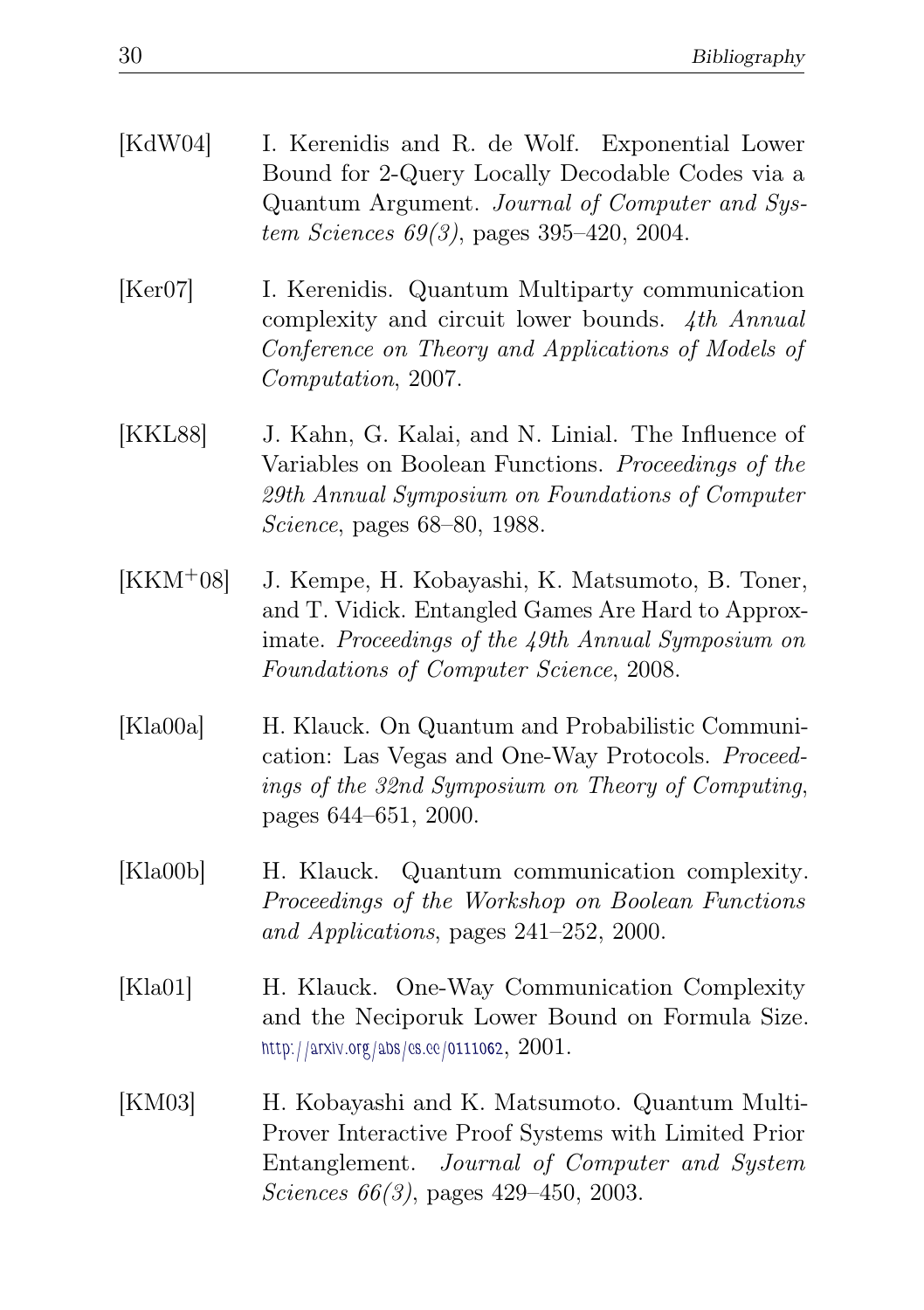| [KMR05]   | R. König, U. Maurer, and R. Renner. On the Power<br>of Quantum Memory. IEEE Transactions on Infor-<br>mation Theory $51(7)$ , pages $2391-2401$ , $2005$ .                                                                                              |
|-----------|---------------------------------------------------------------------------------------------------------------------------------------------------------------------------------------------------------------------------------------------------------|
| [KMY03]   | H. Kobayashi, K. Matsumoto, and T. Yamakami.<br>Quantum Merlin-Arthur Proof Systems: Are Multiple<br>Merlins More Helpful to Arthur? Proceedings of<br>the 14th International Symposium on Algorithms and<br>Computation, pages 189–198, 2003.          |
| [KN97]    | E. Kushilevitz and N. Nisan. Communication Com-<br>plexity. Cambridge University Press, 1997.                                                                                                                                                           |
| [KNR99]   | I. Kremer, N. Nisan, and D. Ron. On Randomized<br>One-Round Communication Complexity. Computa-<br>tional Complexity $8(1)$ , pages 21–49, 1999.                                                                                                         |
| [KNTSZ01] | H. Klauck, A. Nayak, A. Ta-Shma, and D. Zucker-<br>man. Interaction in Quantum Communication and<br>the Complexity of Set Disjointness. Proceedings of<br>the 42nd Annual Symposium on Foundations of Com-<br>puter Science, pages $124-133$ , $2001$ . |
| [KP14]    | H. Klauck and S. Podder. Two Results about Quan-<br>tum Messages. Proceedings of the 39th International<br>Symposium on Mathematical Foundations of Com-<br>puter Science, 2014.                                                                        |
| [KR04]    | C. King and M-B. Ruskai. Comments on multiplica-<br>tivity of maximal p-norms when $p = 2$ . Quantum<br>Information, Statistics, Probability. Edited by O. Hi-<br>rota, 2004.                                                                           |

<span id="page-34-0"></span>[KR11] B. Klartag and O. Regev. Quantum One-Way Communication Can Be Exponentially Stronger than Classical Communication. Proceedings of the 43st Symposium on Theory of Computing, pages 31–40, 2011.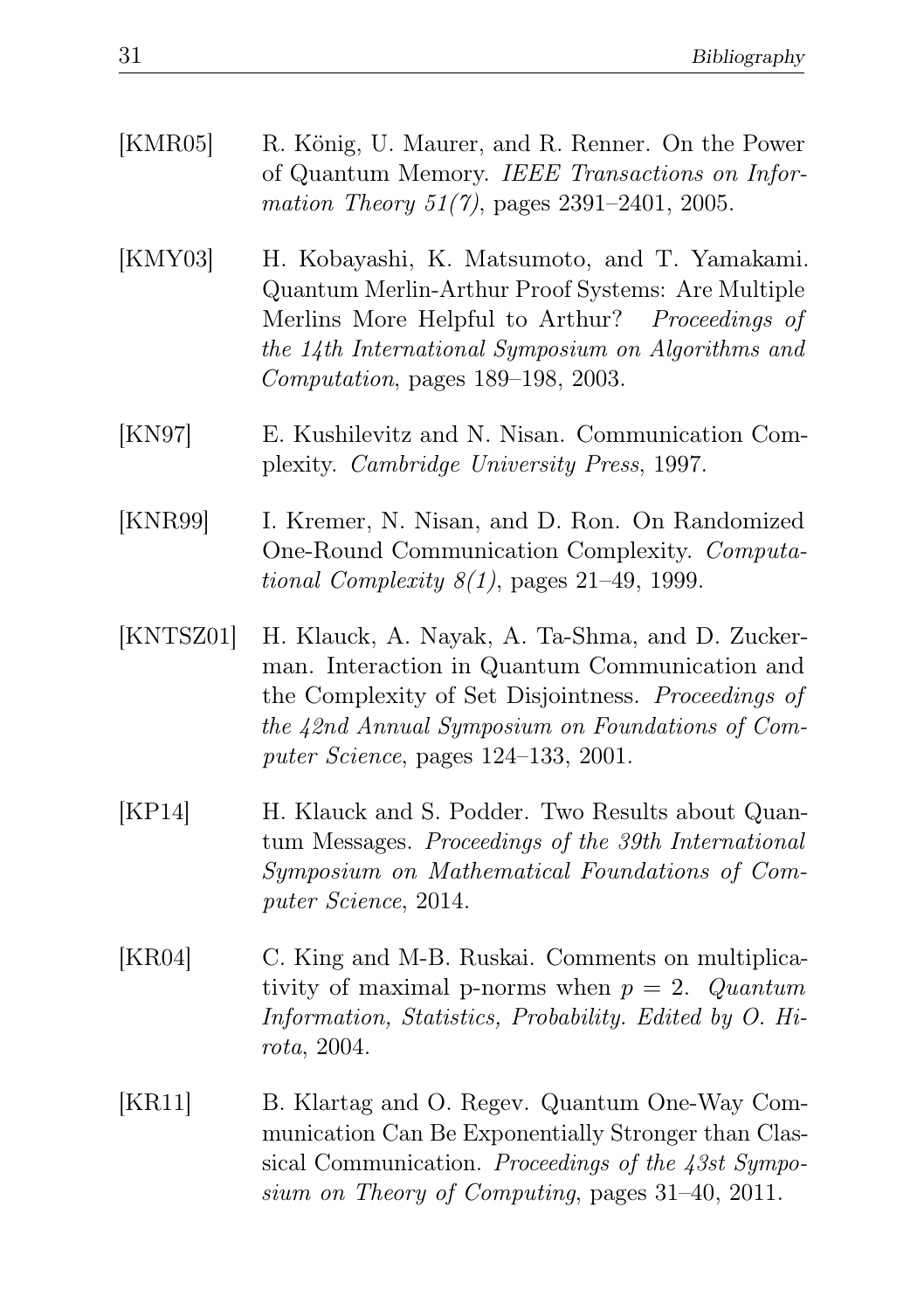- [Kre95] I. Kremer. Quantum Communication. *Master's thesis*, 1995.
- [KRT08] J. Kempe, O. Regev, and B. Toner. The Unique Games Conjecture with Entangled Provers is False. Proceedings of the 49th Annual Symposium on Foundations of Computer Science, 2008.
- [KS92] B. Kalyanasundaram and G. Schnitger. The Probabilistic Communication Complexity of Set Intersection. SIAM Journal on Discrete Mathematics  $5(4)$ , pages 545–557, 1992.
- [KSdW04] H. Klauck, R. Spalek, and R. de Wolf. Quantum and Classical Strong Direct Product Theorems and Optimal Time-Space Tradeoffs. Proceedings of the 45th Annual Symposium on Foundations of Computer Science, pages 12–21, 2004.
- [KT06] R. König and B. M. Terhal. The Bounded Storage Model in the Presence of a Quantum Adversary. [http:](http://arxiv.org/abs/quant-ph/0608101) [//arxiv.org/abs/quant-ph/0608101](http://arxiv.org/abs/quant-ph/0608101), 2006.
- [KV94] M. Kearns and U. V. Vazirani. An Introduction to Computational Learning Theory. MIT Press, 1994.
- [KW00] A. Kitaev and J. Watrous. Parallelization, amplification, and exponential time simulation of quantum interactive proof systems. Proceedings of the 32nd Symposium on Theory of Computing, pages 608–617, 2000.
- [LAF+10] A. Lutomirski, S. Aaronson, E. Farhi, D. Gosset, J. A. Kelner, A. Hassidim, and P. W. Shor. Breaking and Making Quantum Money: Toward a New Quantum Cryptographic Protocol. Proceedings of the 1st Symposium on Innovations in Computer Science, pages 20–31, 2010.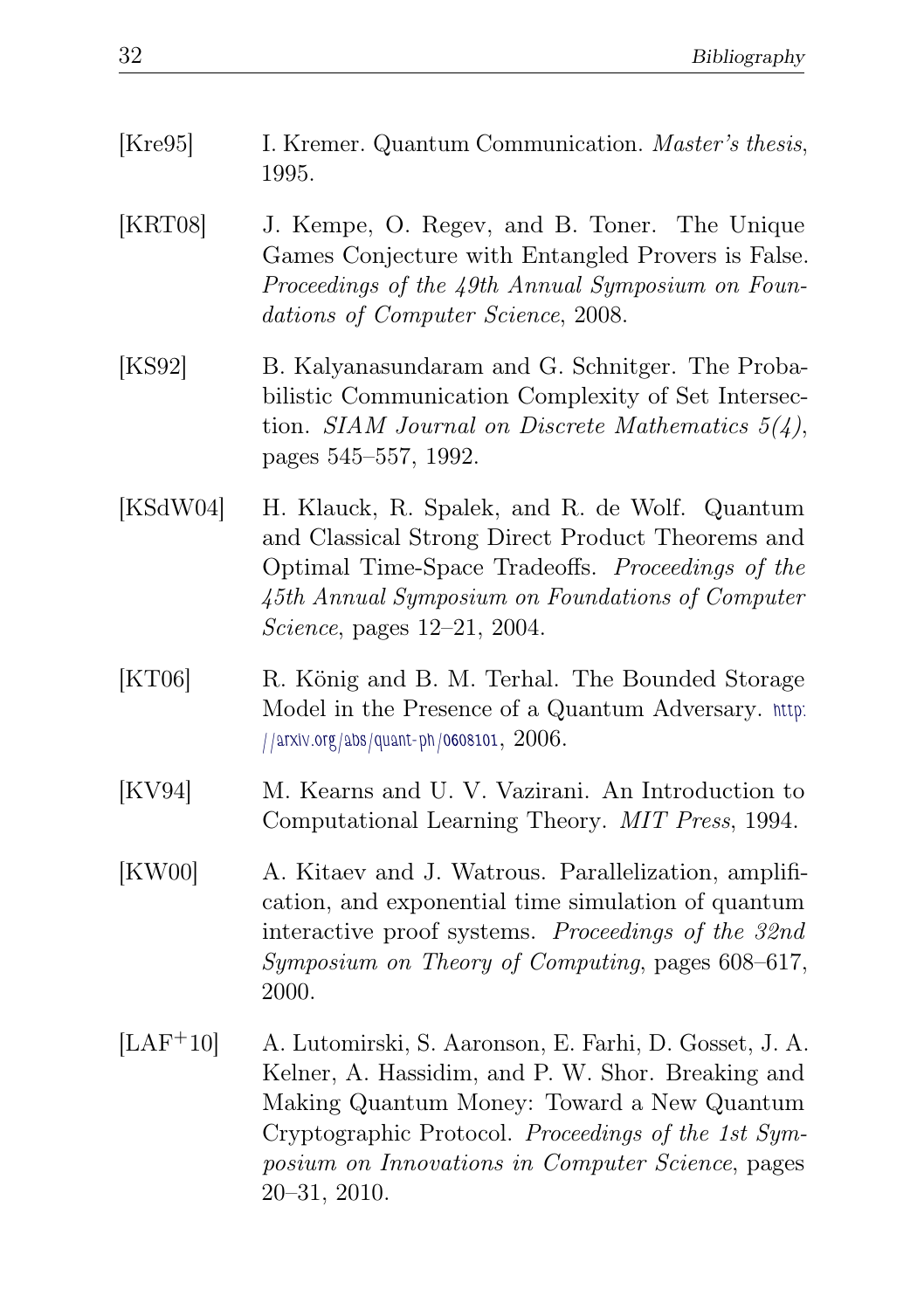| [Leu09]          | D. Leung. A Survey on Locking of Bipartite Corre-<br>lations. Journal of Physics: Conference Series 143,<br>article 012008, 2009.                                                                  |
|------------------|----------------------------------------------------------------------------------------------------------------------------------------------------------------------------------------------------|
| [1G06]           | F. le Gall. Exponential Separation of Quantum and<br>Classical Online Space Complexity. Proceedings of<br>the 18th Symposium on Parallelism in Algorithms and<br>Architectures, pages 67-73, 2006. |
| [LMSS07]         | N. Linial, S. Mendelson, G. Schechtman,<br>and<br>A. Schraibman. Complexity Measures of Sign Matri-<br>ces. Combinatorica $27(4)$ , pages 439-463, 2007.                                           |
| [Low00]          | L. Lovász. Semidefinite programs and combinatorial<br>http://research.microsoft.com/users/lovasz/notes.htm,<br>optimization.<br>2000.                                                              |
| [LPSS8]          | A. Lubotzki, R. Phillips, and P. Sarnak. Ramanujan<br>Graphs. Combinatorica 8, pages 261–277, 1988.                                                                                                |
| [LPSW07]         | N. Linden, S. Popescu, A. J. Short, and A. Win-<br>ter. Quantum Nonlocality and Beyond: Limits From<br>Nonlocal Computation. Physical Review Letters 99,<br>180502, 2007.                          |
| [LS09]           | N. Linial and A. Schraibman. Learning Complexity vs.<br>Communication Complexity. Combinatorics, Proba-<br>bility & Computing $18(1-2)$ , pages $227-245$ , 2009.                                  |
| [Lu04]           | C-J. Lu. Encryption Against Storage-Bounded Ad-<br>versaries from On-Line Strong Extractors. Journal<br><i>of Cryptology 17(1)</i> , pages $27-42$ , 2004.                                         |
| [ <b>Lut10</b> ] | A. Lutomirski. An Online Attack Against Wiesner's<br>Quantum Money. http://arxiv.org/abs/1010.0256, 2010.                                                                                          |
| [LUW95]          | F. Lazebnik, V. Ustimenko, and A. Woldar. A New<br>Series of Dense Graphs of High Girth. Bulletin of<br>AMS 32, pages 73–79, 1995.                                                                 |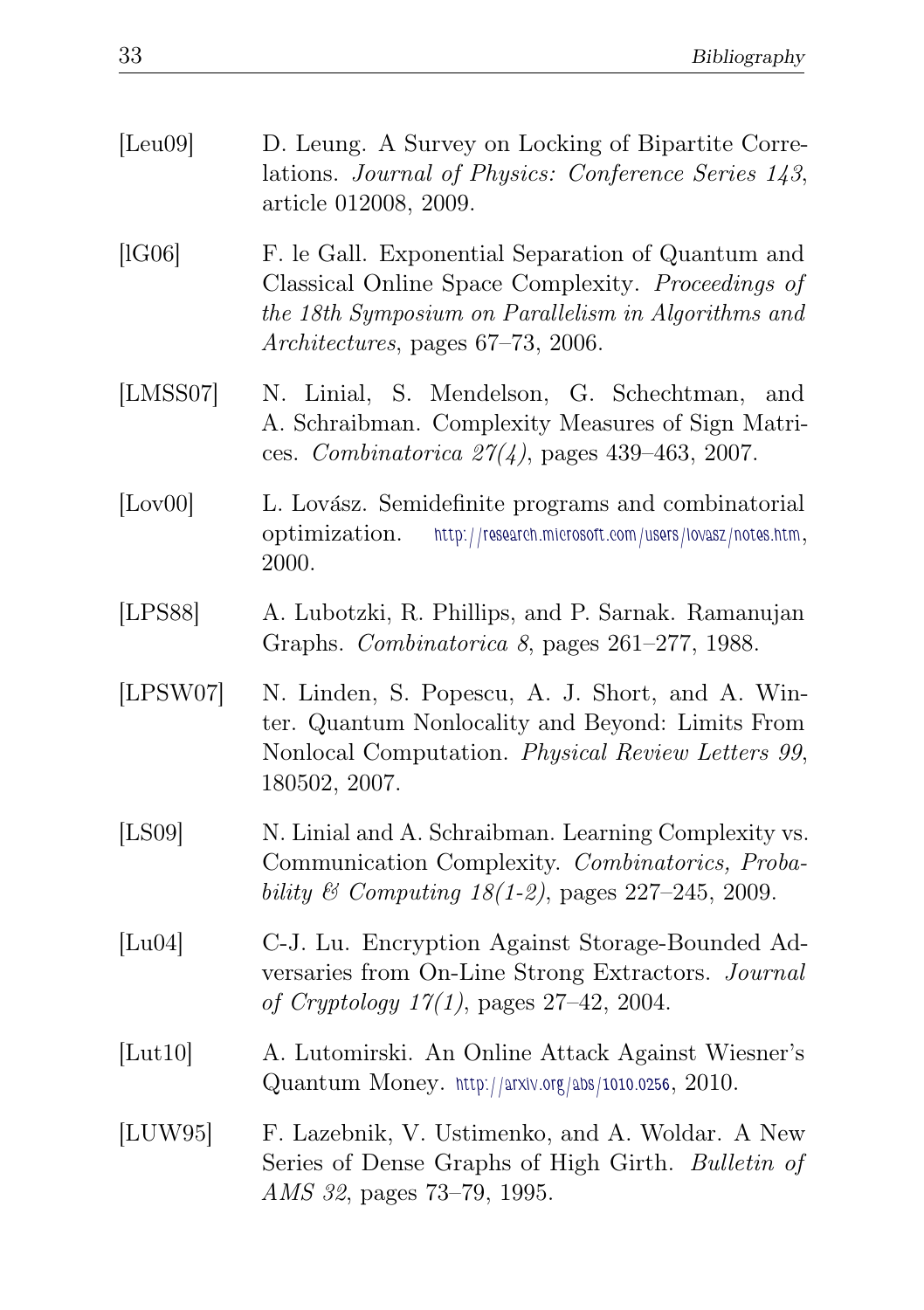| [ $Mau92$ ]              | U. Maurer. Conditionally-perfect secrecy and a<br>provably-secure randomized cipher. Journal of Cryp-<br><i>tology</i> $5(1)$ , pages 53–66, 1992.                                                                                                          |
|--------------------------|-------------------------------------------------------------------------------------------------------------------------------------------------------------------------------------------------------------------------------------------------------------|
| [May97]                  | D. Mayers. Unconditionally Secure Quantum Bit<br>Commitment is Impossible. Physical Review Letters<br>$78(17)$ , pages $3414-3417$ , 1997.                                                                                                                  |
| [McD98]                  | C. McDiarmid. Concentration. Probabilistic Methods<br>for Algorithmic Discrete Mathematics, pages 195-248,<br>1998.                                                                                                                                         |
| [MS10]                   | M. Mosca and D. Stebila. Quantum Coins. Error-<br>Correcting Codes, Finite Geometries and Cryptogra-<br>$phy$ – American Mathematical Society, pages 35–46,<br>2010.                                                                                        |
| [Mut05]                  | M. Muthukrishnan. Data Streams: Algorithms and<br>Applications. Now Publishers, 2005.                                                                                                                                                                       |
| $\left[$ MVW12 $\right]$ | A. Molina, T. Vidick, and J. Watrous. Optimal Coun-<br>terfeiting Attacks and Generalizations for Wiesner's<br>Quantum Money. http://arxiv.org/abs/1202.4010, 2012.                                                                                         |
| [MWY15]                  | M. Molinaro, D. Woodruff, and G. Yaroslavtsev. Am-<br>plification of One-Way Information Complexity via<br>Codes and Noise Sensitivity. Proceedings of the 42nd<br>International Colloquium on Automata, Languages<br>and Programming, pages 960–972, 2015. |
| [Nay99]                  | A. Nayak. Optimal Lower Bounds for Quantum Au-<br>tomata and Random Access Codes. Proceedings of the<br>40th Annual Symposium on Foundations of Computer<br><i>Science</i> , pages 369–377, 1999.                                                           |
| [NC00]                   | M. Nielsen and I. Chuang. Quantum Computation<br>and Quantum Information. Cambridge University<br>Press, 2000.                                                                                                                                              |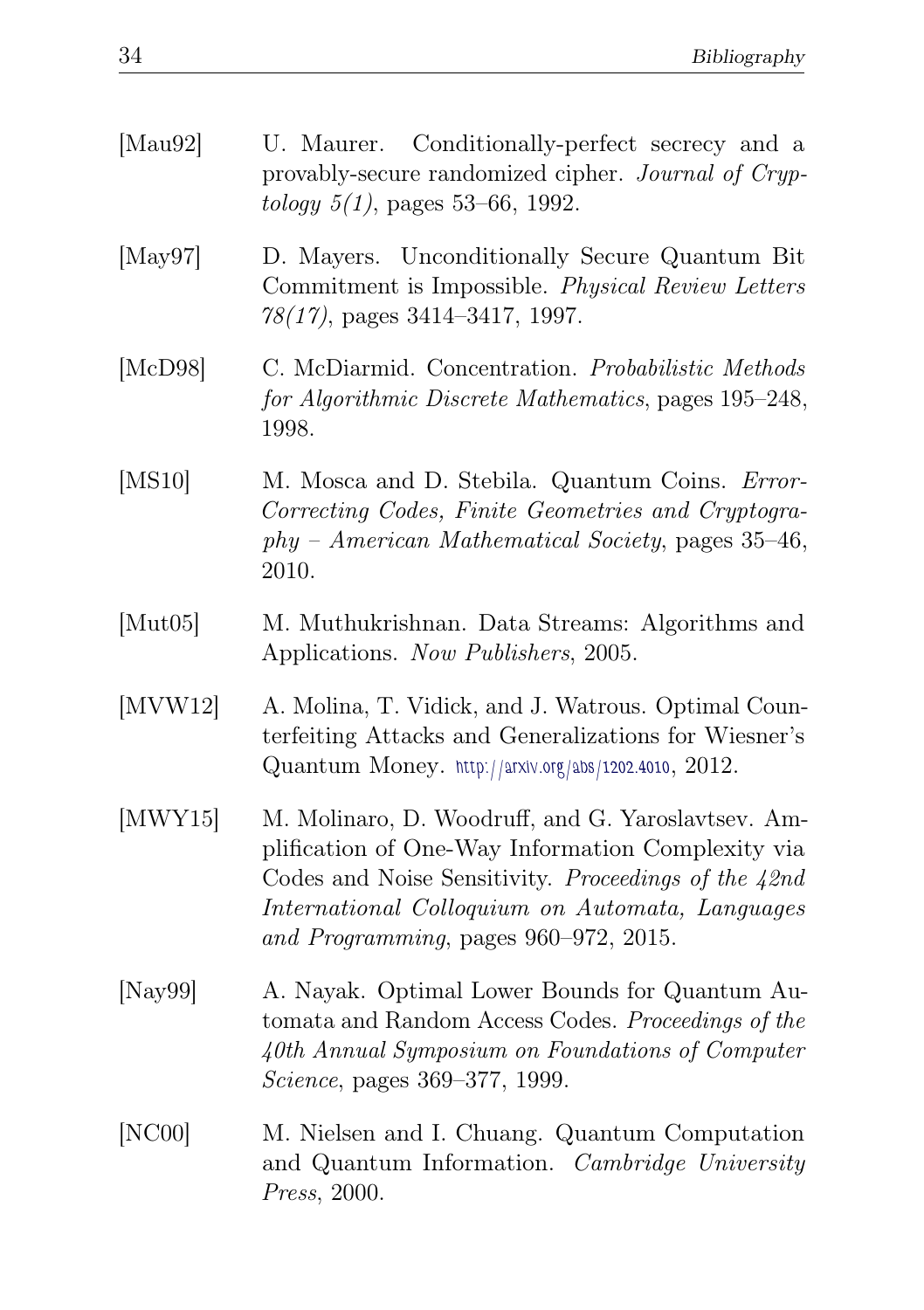<span id="page-38-1"></span><span id="page-38-0"></span>

| [New91]    | I. Newman. Private vs. Common Random Bits in<br>Communication Complexity. Information Processing<br>Letters $39(2)$ , pages $67-71$ , 1991.                                                   |
|------------|-----------------------------------------------------------------------------------------------------------------------------------------------------------------------------------------------|
| [NN93]     | J. Naor and M. Naor. Small-Bias Probability Spaces:<br>Efficient Constructions and Applications. SIAM Jour-<br>nal on Computing $22(4)$ , pages 838-856, 1993.                                |
| [NS96]     | I. Newman and M. Szegedy. Public vs. Private Coin<br>Flips in One Round Communication Games. Proceed-<br>ings of the 28th Symposium on Theory of Computing,<br>pages 561–570, 1996.           |
| [Pop34]    | K. Popper. Logik der Forschung: Zur Erkenntnis-<br>theorie der modernen Naturwissenschaft. Tübingen:<br><i>Siebeck</i> , 1934.                                                                |
| [PS97]     | A. Panconesi and A. Srinivasan. Randomized Dis-<br>tributed Edge Coloring via an Extension of the<br>Chernoff-Hoeffding Bounds. SIAM Journal on Com-<br>puting $26(2)$ , pages 350–368, 1997. |
| $[PYJ+11]$ | F. Pastawski, N. Y. Yao, L. Jiang, M. D. Lukin, and<br>J. I. Cirac. Unforgeable Noise-Tolerant Quantum<br>Tokens. http://arxiv.org/abs/1112.5456, $2011$ .                                    |
| [Raz92]    | A. Razborov. On the Distributional Complexity of<br>Disjointness. Theoretical Computer Science $106(2)$ ,<br>pages 385–390, 1992.                                                             |
| [Raz95]    | R. Raz. A parallel repetition theorem. Proceedings of<br>the 27th Symposium on Theory of Computing, pages<br>$447 - 456$ , 1995.                                                              |
| [Raz99]    | R. Raz. Exponential Separation of Quantum and<br>Classical Communication Complexity. Proceedings of<br>the 31st Symposium on Theory of Computing, pages<br>358-367, 1999.                     |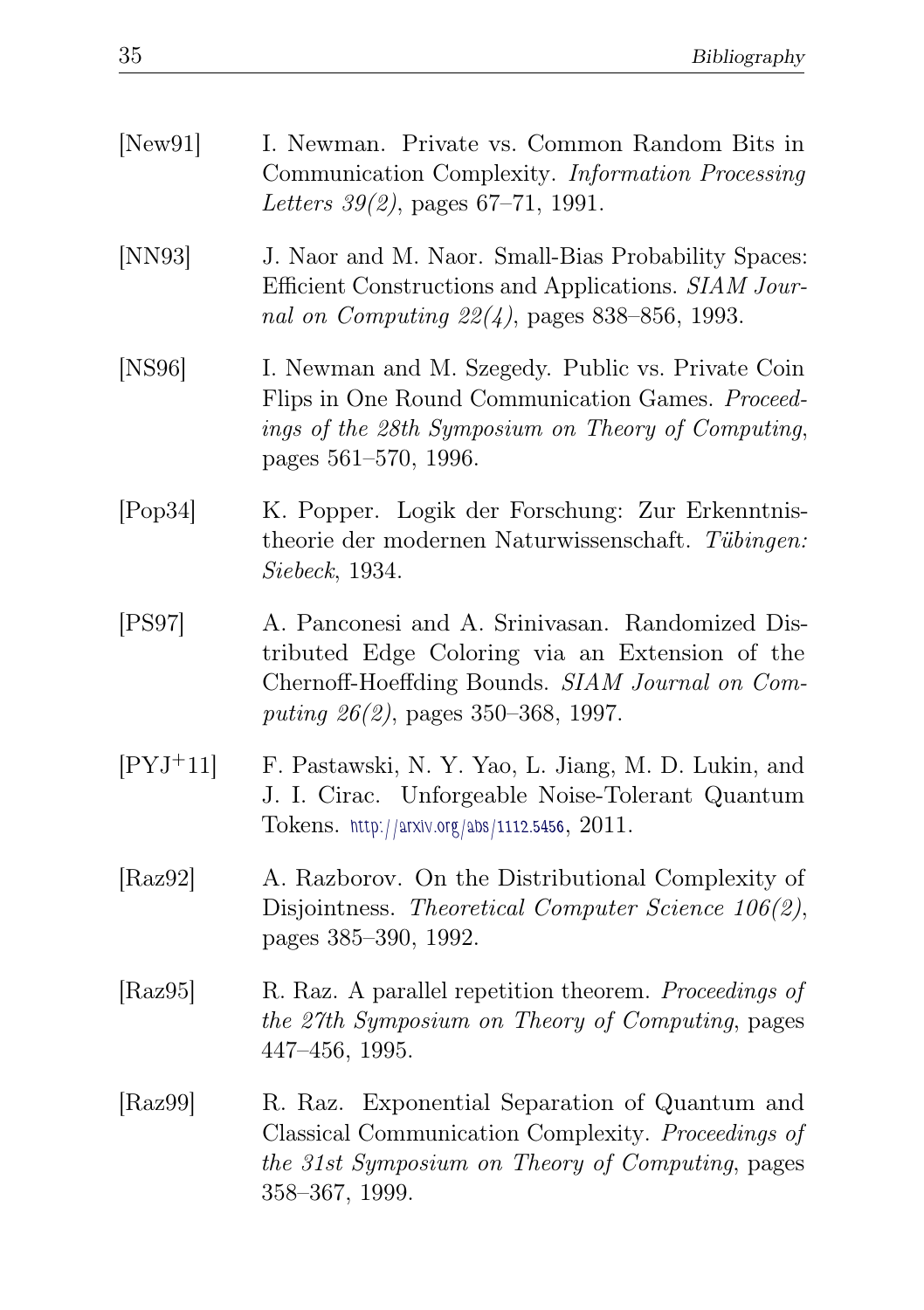| [Raz03] | A. Razborov. Quantum Communication Complexity<br>of Symmetric Predicates. Izvestiya of the Russian<br>Academy of Science, mathematics, $67(1)$ , pages 159–<br>176, 2003.                              |
|---------|--------------------------------------------------------------------------------------------------------------------------------------------------------------------------------------------------------|
| [Ren05] | R. Renner. Security of Quantum Key Distribution.<br>http://arxiv.org/abs/quant-ph/0512258, $2005$ .                                                                                                    |
| [RK05]  | R. Renner and R. König. Universally Composable<br>Privacy Amplification Against Quantum Adversaries.<br>Proceedings of the 2nd Theory of Cryptography Con-<br>ference, pages 407–425, 2005.            |
| [RRS09] | J. Radhakrishnan, M. Rötteler, and P. Sen. Ran-<br>dom Measurement Bases, Quantum State Distinction<br>and Applications to the Hidden Subgroup Problem.<br>Algorithmica $55(3)$ , pages 490-516, 2009. |
| [Sam15] | A. Samorodnitsky. On the Entropy of a Noisy Func-<br>tion. http://arxiv.org/abs/1508.01464, $2015$ .                                                                                                   |
| [Sch02] | R. E. Schapire. The boosting approach to machine<br>learning: An overview. MSRI Workshop on Nonlinear<br>Estimation and Classification, 2002.                                                          |
| [SG04]  | R. A. Servedio and S. Gortler. Equivalences and Sepa-<br>rations Between Quantum and Classical Learnability.<br>$SIAM\ Journal\ on\ Computing\ 33(5),$ pages 1067-1092,<br>2004.                       |
| [She08] | A. Sherstov. Communication Complexity under Prod-<br>uct and Nonproduct Distributions. Proceedings of the<br>23rd IEEE Conference on Computational Complexity,<br>pages 64–70, 2008.                   |
| [Shi05] | Y. Shi. Tensor Norms and the Classical Communi-<br>cation Complexity of Bipartite Quantum Measure-<br>ments. Proceedings of the 37th Symposium on Theory<br>of Computing, 2005.                        |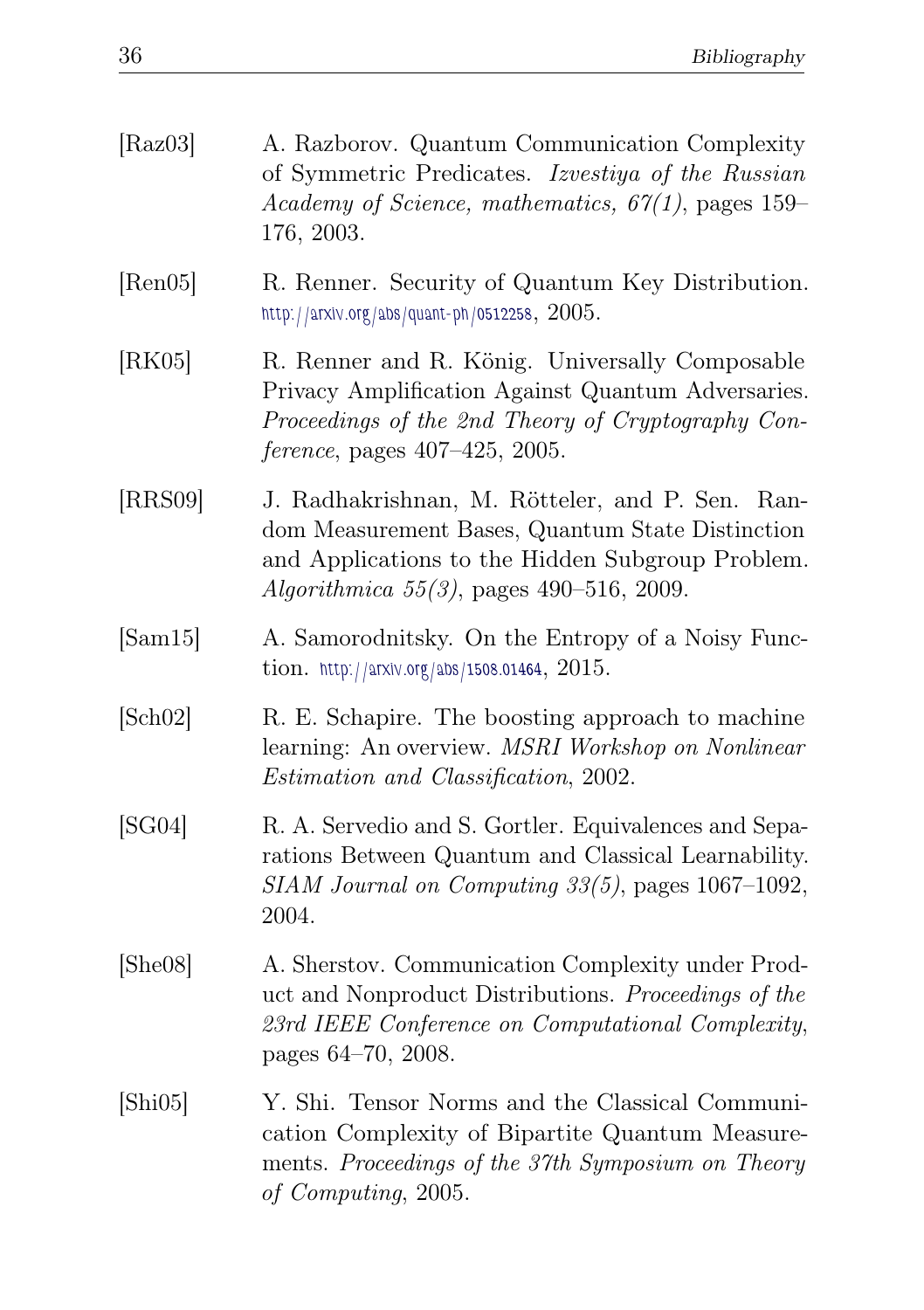| [Sho97]                         | P. W. Shor. Polynomial-Time Algorithms for Prime<br>Factorization and Discrete Logarithms on a Quantum<br>Computer. SIAM Journal on Computing 26(5), pages<br>1484-1509, 1997.                                                  |
|---------------------------------|---------------------------------------------------------------------------------------------------------------------------------------------------------------------------------------------------------------------------------|
| $\lbrack \mathrm{Sin}18\rbrack$ | UC<br>A. Sinclair. Randomness and Computation.<br><i>Berkeley</i> , lecture notes, 2018.                                                                                                                                        |
| $\left[\text{ST}13\right]$      | M. Saglam and G. Tardos. On the Communication<br>Complexity of Sparse Set Disjointness and Exists-<br>Equal Problems. Proceedings of the 54th Annual Sym-<br>posium on Foundations of Computer Science, pages<br>678–687, 2013. |
| $[S$ ýk $74]$                   | S. Sýkora. Quantum Theory and the Bayesian Infer-<br>ence Problems. Journal of Statistical Physics $11(1)$ ,<br>pages 17-27, 1974.                                                                                              |
| [TOI03]                         | Y. Tokunaga, T. Okamoto, and N. Imoto. Anonymous<br>Quantum Cash. ERATO Conference on Quantum<br>Information Science, 2003.                                                                                                     |
| [Vad04]                         | S. Vadhan. Constructing Locally Computable Ex-<br>tractors and Cryptosystems in the Bounded-Storage<br>Journal of Cryptology $17(1)$ , pages 43-77,<br>Model.<br>2004.                                                          |
| [Val84]                         | L. Valiant. A Theory of the Learnable. Communica-<br>tions of the ACM $27(11)$ , pages 1134-1142, 1984.                                                                                                                         |
| [VB96]                          | L. Vandenberghe and S. Boyd. Semidefinite program-<br>ming. SIAM Review, 38, pages 49-95, 1996.                                                                                                                                 |
| [Ver12]                         | R. Vershynin. Introduction to the Non-Asymptotic<br>Analysis of Random Matrices. Chapter 5 of: Com-<br>pressed Sensing, Theory and Applications. Edited by<br>Y. Eldar and G. Kutyniok, pages 210-268, 2012.                    |